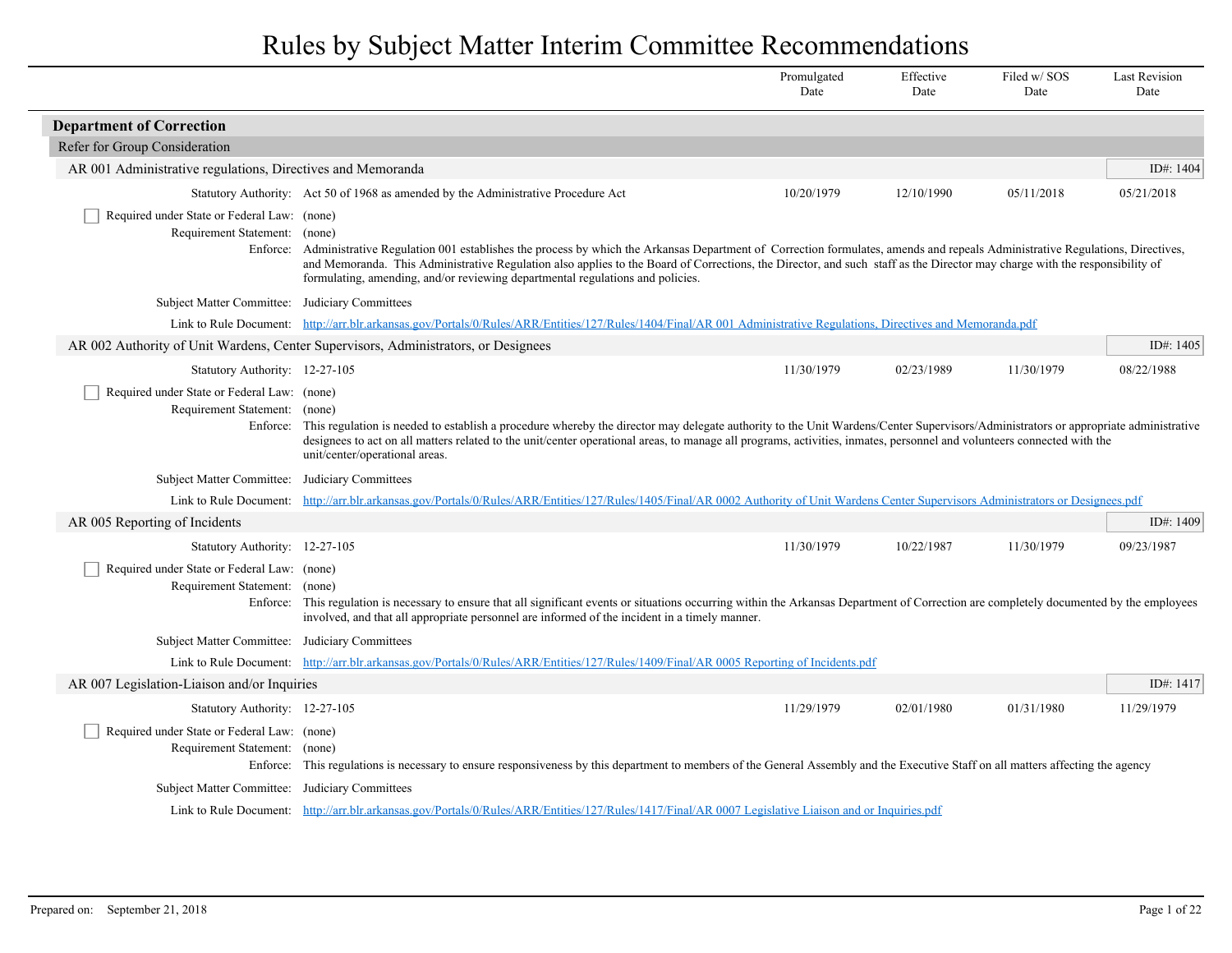|                                                                                   |                                                                                                                                                                                                                                                                                                                                                       | Promulgated<br>Date | Effective<br>Date | Filed w/SOS<br>Date | <b>Last Revision</b><br>Date |
|-----------------------------------------------------------------------------------|-------------------------------------------------------------------------------------------------------------------------------------------------------------------------------------------------------------------------------------------------------------------------------------------------------------------------------------------------------|---------------------|-------------------|---------------------|------------------------------|
| AR 011 News Media, Interviews and Correspondence                                  |                                                                                                                                                                                                                                                                                                                                                       |                     |                   |                     | ID#: 1418                    |
| Statutory Authority: 12-27-105                                                    |                                                                                                                                                                                                                                                                                                                                                       | 11/29/1979          | 02/01/1980        | 05/11/2018          | 05/21/2018                   |
| Required under State or Federal Law: (none)<br>Requirement Statement:             | (none)<br>Enforce: This regulation is needed to provide representatives of the news media with access, and information, to the maximum extent possible compatible with the orderly administration of<br>Arkansas Department of Correction facilities and programs.                                                                                    |                     |                   |                     |                              |
| Subject Matter Committee: Judiciary Committees                                    |                                                                                                                                                                                                                                                                                                                                                       |                     |                   |                     |                              |
|                                                                                   | Link to Rule Document: http://arr.blr.arkansas.gov/Portals/0/Rules/ARR/Entities/127/Rules/1418/Final/AR 0011 News Media Interviews and Correspondence.pdf                                                                                                                                                                                             |                     |                   |                     |                              |
| AR 013 Staff Training                                                             |                                                                                                                                                                                                                                                                                                                                                       |                     |                   |                     | ID#: 1419                    |
| Statutory Authority: 12-27-105                                                    |                                                                                                                                                                                                                                                                                                                                                       | 11/29/1979          | 10/12/1988        | 01/31/1980          | 09/30/1988                   |
| Required under State or Federal Law: (none)<br>Requirement Statement:<br>Enforce: | (none)<br>This regulation is necessary to ensure that Department of Correction employees are provided with necessary knowledge and skills to accomplish Departmental goals.                                                                                                                                                                           |                     |                   |                     |                              |
| Subject Matter Committee: Judiciary Committees                                    |                                                                                                                                                                                                                                                                                                                                                       |                     |                   |                     |                              |
|                                                                                   | Link to Rule Document: http://arr.blr.arkansas.gov/Portals/0/Rules/ARR/Entities/127/Rules/1419/Final/AR 0013 Staff Training.pdf                                                                                                                                                                                                                       |                     |                   |                     |                              |
| AR 014 INTERNAL AFFAIRS and INVESTIGATIONS                                        |                                                                                                                                                                                                                                                                                                                                                       |                     |                   |                     | ID#: $1420$                  |
| Statutory Authority: 12-27-105                                                    |                                                                                                                                                                                                                                                                                                                                                       | 10/29/1979          | 09/05/2006        | 01/31/1980          | 06/09/2005                   |
| Required under State or Federal Law: (none)<br>Requirement Statement:             | (none)<br>Enforce: This regulation ensures that the Arkansas Department of Correction investigates incidents, events and/or occurrences in a timely, efficient and procedurally correct manner. The<br>security of the Department, the protection of the public, staff and inmates is enhanced by proper investigative procedures and investigations. |                     |                   |                     |                              |
| Subject Matter Committee: Judiciary Committees                                    |                                                                                                                                                                                                                                                                                                                                                       |                     |                   |                     |                              |
|                                                                                   | Link to Rule Document: http://arr.blr.arkansas.gov/Portals/0/Rules/ARR/Entities/127/Rules/1420/Final/AR 0014 Internal Affairs and Investigations.pdf                                                                                                                                                                                                  |                     |                   |                     |                              |
| AR 017 Critical Incident Review                                                   |                                                                                                                                                                                                                                                                                                                                                       |                     |                   |                     | ID#: 1422                    |
| Statutory Authority: 12-27-105                                                    |                                                                                                                                                                                                                                                                                                                                                       | 10/07/1996          | 05/09/2014        | 01/31/1980          | 04/29/2014                   |
| Required under State or Federal Law: (none)<br>Requirement Statement:             | (none)<br>Enforce: This regulation is necessary to assess the adequacy of the Emergency Preparedness Plan and its implementation in situations where unexpected threat to, or loss of, life has<br>occurred within the Arkansas Department of Correction, Critical Incident Reviews may be ordered by the Director.                                   |                     |                   |                     |                              |
| Subject Matter Committee: Judiciary Committees                                    |                                                                                                                                                                                                                                                                                                                                                       |                     |                   |                     |                              |
|                                                                                   | Link to Rule Document: http://arr.blr.arkansas.gov/Portals/0/Rules/ARR/Entities/127/Rules/1422/Final/AR 0017 Critical Incident Review.pdf                                                                                                                                                                                                             |                     |                   |                     |                              |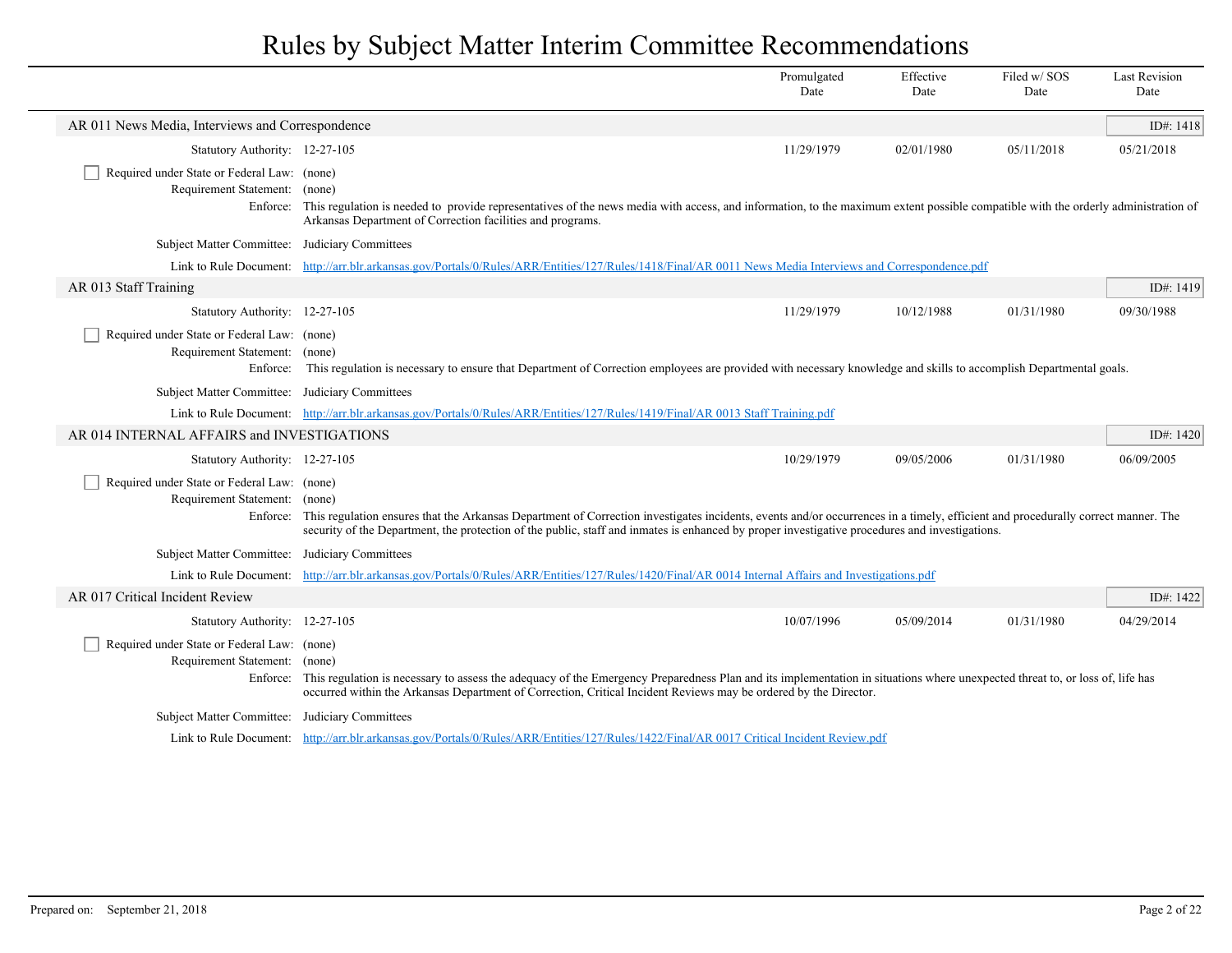|                                                                                   |                                                                                                                                                                                                                                                                    | Promulgated<br>Date | Effective<br>Date | Filed w/ SOS<br>Date | <b>Last Revision</b><br>Date |  |
|-----------------------------------------------------------------------------------|--------------------------------------------------------------------------------------------------------------------------------------------------------------------------------------------------------------------------------------------------------------------|---------------------|-------------------|----------------------|------------------------------|--|
| AR 019 Processing of Lawsuits                                                     |                                                                                                                                                                                                                                                                    |                     |                   |                      | ID#: 1424                    |  |
| Statutory Authority: 12-27-105                                                    |                                                                                                                                                                                                                                                                    | 02/14/1995          | 12/15/2000        | 01/06/1995           | 09/21/2000                   |  |
| Required under State or Federal Law: (none)<br>Requirement Statement:<br>Enforce: | (none)<br>This regulation applies to employees of the Department of Correction and the Arkansas Community Correction or members and former members of the Board who have civil<br>lawsuits filed against them for actions undertaken in their official capacities. |                     |                   |                      |                              |  |
| Subject Matter Committee: Judiciary Committees                                    |                                                                                                                                                                                                                                                                    |                     |                   |                      |                              |  |
|                                                                                   | Link to Rule Document: http://arr.blr.arkansas.gov/Portals/0/Rules/ARR/Entities/127/Rules/1424/Final/AR 0019 Prosessing of Lawsuits.pdf                                                                                                                            |                     |                   |                      |                              |  |
| AR 020 Emergency Preparedness                                                     |                                                                                                                                                                                                                                                                    |                     |                   |                      | ID#: 1425                    |  |
| Statutory Authority: Act 549 of 1993                                              |                                                                                                                                                                                                                                                                    | 05/18/1995          | 07/13/1995        | 06/16/1995           | 06/16/1995                   |  |
| Required under State or Federal Law: (none)<br>Requirement Statement: (none)      | Enforce: This regulation is necessary to authorize the establishment of Emergency Preparedness Plans for the Arkansas Department of Correction, in a manner which ensures the<br>confidentiality and effectiveness of those plans.                                 |                     |                   |                      |                              |  |
| Subject Matter Committee: Judiciary Committees                                    |                                                                                                                                                                                                                                                                    |                     |                   |                      |                              |  |
|                                                                                   | Link to Rule Document: http://arr.blr.arkansas.gov/Portals/0/Rules/ARR/Entities/127/Rules/1425/Final/AR 0020 Emergency Preparedness.pdf                                                                                                                            |                     |                   |                      |                              |  |
| AR 100 Fiscal and Accounting Operations                                           |                                                                                                                                                                                                                                                                    |                     |                   |                      | ID#: 1428                    |  |
| Statutory Authority: 12-27-105                                                    |                                                                                                                                                                                                                                                                    | 01/12/1980          | 02/01/1980        | 01/31/1980           | 01/12/1980                   |  |
| Required under State or Federal Law: (none)<br>Requirement Statement: (none)      | Enforce: This regulation is necessary to ensure that all fiscal and accounting operations are handled in accordance with standardized procedures and in accordance with the laws of the State<br>of Arkansas.                                                      |                     |                   |                      |                              |  |
| Subject Matter Committee: Judiciary Committees                                    |                                                                                                                                                                                                                                                                    |                     |                   |                      |                              |  |
|                                                                                   | Link to Rule Document: http://arr.blr.arkansas.gov/Portals/0/Rules/ARR/Entities/127/Rules/1428/Final/AR 0100 Fiscal and Accounting Operations.pdf                                                                                                                  |                     |                   |                      |                              |  |
| AR 101 Allotment of Appropriations and Budget Preparations                        |                                                                                                                                                                                                                                                                    |                     |                   |                      | ID#: $1430$                  |  |
| Statutory Authority: 12-27-105                                                    |                                                                                                                                                                                                                                                                    | 01/12/1980          | 02/01/1980        | 01/31/1980           | 02/01/1980                   |  |
| Required under State or Federal Law: (none)<br>Requirement Statement:             | (none)<br>Enforce: This regulation is necessary to ensure that budget preparation and allotment of appropriations are handled in accordance with the regulations set forth by the Chief Fiscal Officer of<br>the state and all applicable state laws.              |                     |                   |                      |                              |  |
| Subject Matter Committee: Judiciary Committees                                    |                                                                                                                                                                                                                                                                    |                     |                   |                      |                              |  |
|                                                                                   | Link to Rule Document: http://arr.blr.arkansas.gov/Portals/0/Rules/ARR/Entities/127/Rules/1430/Final/AR 0101 Allotment of Apropriations and Budget Preparation.pdf                                                                                                 |                     |                   |                      |                              |  |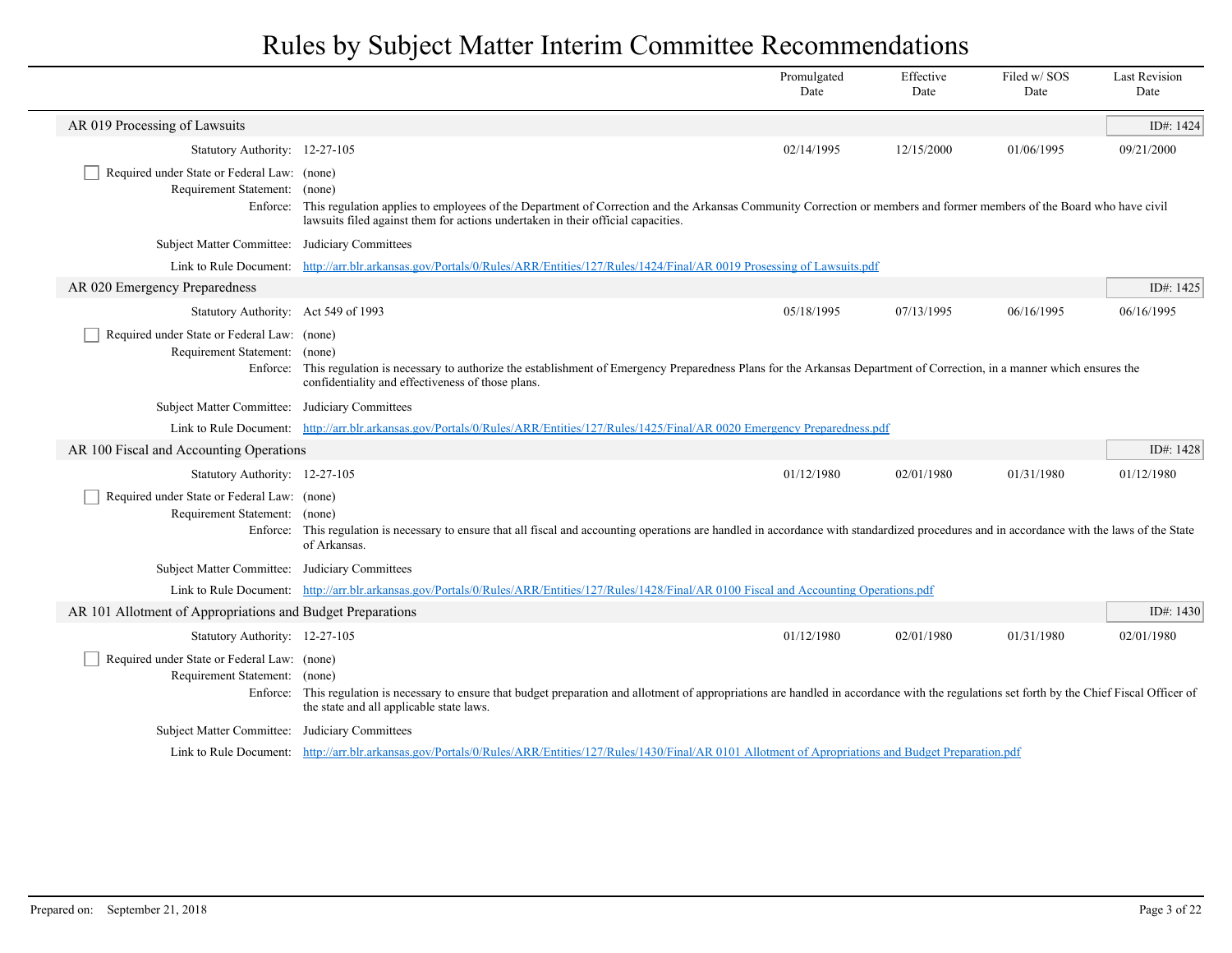|                                                                                          |                                                                                                                                                                                                                                                                                                                                                                                                                                                                                                                                                                                                                          | Promulgated<br>Date | Effective<br>Date | Filed w/SOS<br>Date | <b>Last Revision</b><br>Date |
|------------------------------------------------------------------------------------------|--------------------------------------------------------------------------------------------------------------------------------------------------------------------------------------------------------------------------------------------------------------------------------------------------------------------------------------------------------------------------------------------------------------------------------------------------------------------------------------------------------------------------------------------------------------------------------------------------------------------------|---------------------|-------------------|---------------------|------------------------------|
|                                                                                          | AR 102-A Industry Program Procedures, Sales or Acquisitions Between Public Procurement Units                                                                                                                                                                                                                                                                                                                                                                                                                                                                                                                             |                     |                   |                     | ID#: 1432                    |
| Statutory Authority: 12-27-105                                                           |                                                                                                                                                                                                                                                                                                                                                                                                                                                                                                                                                                                                                          | 08/12/1985          | 11/04/1988        | 01/31/1980          | 11/04/1988                   |
| Required under State or Federal Law: (none)<br>Requirement Statement: (none)             | Enforce: Act 108 of 1981 authorizes the Board of Correction to enter into contracts, compacts or agreements with the appropriate governing officials of agencies in other states or of the<br>federal government for the buying and selling of raw materials, goods and products produced by and belonging to their respective institutions in accordance with such terms and<br>conditions as the State Board of Correction and the governing officials of correctional institutions of other states or the federal government may deem advantageous and<br>appropriate for their respective institutions and programs. |                     |                   |                     |                              |
| Subject Matter Committee:                                                                | Judiciary Committees                                                                                                                                                                                                                                                                                                                                                                                                                                                                                                                                                                                                     |                     |                   |                     |                              |
|                                                                                          | Link to Rule Document: http://arr.blr.arkansas.gov/Portals/0/Rules/ARR/Entities/127/Rules/1432/Final/AR 0102-A Industry Program Procedures.pdf                                                                                                                                                                                                                                                                                                                                                                                                                                                                           |                     |                   |                     |                              |
| AR 103 Inmate Commissaries                                                               |                                                                                                                                                                                                                                                                                                                                                                                                                                                                                                                                                                                                                          |                     |                   |                     | ID#: 1433                    |
| Statutory Authority: 12-27-105                                                           |                                                                                                                                                                                                                                                                                                                                                                                                                                                                                                                                                                                                                          | 03/10/1994          | 10/23/2007        | 01/31/1980          | 10/23/2007                   |
| Required under State or Federal Law: (none)<br>Requirement Statement: (none)<br>Enforce: | This regulation is necessary to ensure that inmates are provided with Inmate Commissaries from which inmates may purchase products.                                                                                                                                                                                                                                                                                                                                                                                                                                                                                      |                     |                   |                     |                              |
| <b>Subject Matter Committee:</b>                                                         | Judiciary Committees                                                                                                                                                                                                                                                                                                                                                                                                                                                                                                                                                                                                     |                     |                   |                     |                              |
|                                                                                          | Link to Rule Document: http://arr.blr.arkansas.gov/Portals/0/Rules/ARR/Entities/127/Rules/1433/Final/AR 0103 Inmate Commissaries.pdf                                                                                                                                                                                                                                                                                                                                                                                                                                                                                     |                     |                   |                     |                              |
| AR 104 Property Control                                                                  |                                                                                                                                                                                                                                                                                                                                                                                                                                                                                                                                                                                                                          |                     |                   |                     | ID#: 1434                    |
| Statutory Authority: 12-27-105                                                           |                                                                                                                                                                                                                                                                                                                                                                                                                                                                                                                                                                                                                          | 01/12/1980          | 02/01/1980        | 01/31/1980          | 01/12/1980                   |
| Required under State or Federal Law: (none)<br>Requirement Statement: (none)<br>Enforce: | This regulation is a statement of policy from the Board of Correction directing the department to maintain property in a manner consistent with all applicable state policies and<br>laws.                                                                                                                                                                                                                                                                                                                                                                                                                               |                     |                   |                     |                              |
| Subject Matter Committee: Judiciary Committees                                           |                                                                                                                                                                                                                                                                                                                                                                                                                                                                                                                                                                                                                          |                     |                   |                     |                              |
|                                                                                          | Link to Rule Document: http://arr.blr.arkansas.gov/Portals/0/Rules/ARR/Entities/127/Rules/1434/Final/AR 0104 Property Control.pdf                                                                                                                                                                                                                                                                                                                                                                                                                                                                                        |                     |                   |                     |                              |
| AR 105 Audits                                                                            |                                                                                                                                                                                                                                                                                                                                                                                                                                                                                                                                                                                                                          |                     |                   |                     | ID#: $1436$                  |
| Statutory Authority: 12-27-105                                                           |                                                                                                                                                                                                                                                                                                                                                                                                                                                                                                                                                                                                                          | 12/05/1986          | 12/09/1986        | 01/31/1980          | 12/05/1986                   |
| Required under State or Federal Law: (none)<br>Requirement Statement:                    | (none)<br>Enforce: this regulation is necessary to ensure that units/centers and programs are accountable for actions by the creation and maintenance of books and/or records that, under audit, will<br>display compliance with guidelines, procedures, regulations and laws of the Department of Correction the State of Arkansas, and/or the United States Government.                                                                                                                                                                                                                                                |                     |                   |                     |                              |
| Subject Matter Committee: Judiciary Committees                                           |                                                                                                                                                                                                                                                                                                                                                                                                                                                                                                                                                                                                                          |                     |                   |                     |                              |
|                                                                                          | Link to Rule Document: http://arr.blr.arkansas.gov/Portals/0/Rules/ARR/Entities/127/Rules/1436/Final/AR 0105 Audits.pdf                                                                                                                                                                                                                                                                                                                                                                                                                                                                                                  |                     |                   |                     |                              |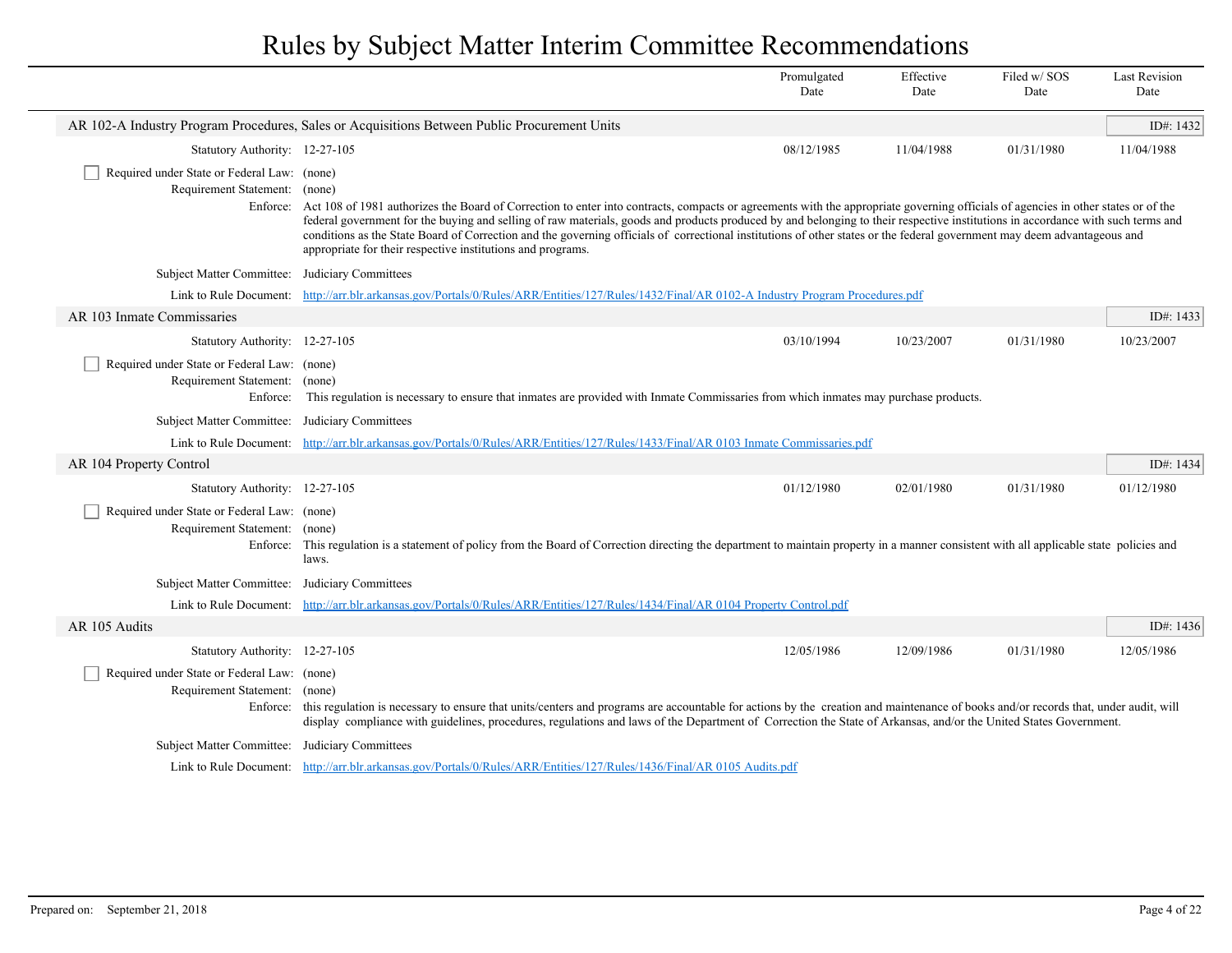|                                                                                   |                                                                                                                                                                                                                                                                          | Promulgated<br>Date | Effective<br>Date | Filed w/SOS<br>Date | <b>Last Revision</b><br>Date |
|-----------------------------------------------------------------------------------|--------------------------------------------------------------------------------------------------------------------------------------------------------------------------------------------------------------------------------------------------------------------------|---------------------|-------------------|---------------------|------------------------------|
| AR 107 Conflicts of Interest                                                      |                                                                                                                                                                                                                                                                          |                     |                   |                     | ID#: 1437                    |
| Statutory Authority: 12-27-105                                                    |                                                                                                                                                                                                                                                                          | 07/26/1988          | 08/26/1988        | 11/30/1979          | 07/26/1988                   |
| Required under State or Federal Law: (none)<br>Requirement Statement:<br>Enforce: | (none)<br>This regulation is a statement of policy from the Board of Correction in accordance with Act 570 of 1979. This regulation requires the highest level of conduct from all department<br>employees.                                                              |                     |                   |                     |                              |
| Subject Matter Committee: Judiciary Committees                                    |                                                                                                                                                                                                                                                                          |                     |                   |                     |                              |
|                                                                                   | Link to Rule Document: http://arr.blr.arkansas.gov/Portals/0/Rules/ARR/Entities/127/Rules/1437/Final/AR 0107 Conflicts of Interest.pdf                                                                                                                                   |                     |                   |                     |                              |
| AR 108 Travel Regulations                                                         |                                                                                                                                                                                                                                                                          |                     |                   |                     | ID#: 1439                    |
| Statutory Authority: 12-27-105                                                    |                                                                                                                                                                                                                                                                          | 09/30/1988          | 10/12/1988        | 01/31/1980          | 09/30/1988                   |
| Required under State or Federal Law: (none)<br>Requirement Statement: (none)      | Enforce: this regulation is necessary to ensure compliance with the travel regulations of the State of Arkansas.                                                                                                                                                         |                     |                   |                     |                              |
| Subject Matter Committee: Judiciary Committees                                    |                                                                                                                                                                                                                                                                          |                     |                   |                     |                              |
|                                                                                   | Link to Rule Document: http://arr.blr.arkansas.gov/Portals/0/Rules/ARR/Entities/127/Rules/1439/Final/AR 0108 Travel Regulations.pdf                                                                                                                                      |                     |                   |                     |                              |
| AR 109 Funds of Offenders                                                         |                                                                                                                                                                                                                                                                          |                     |                   |                     | ID#: 1440                    |
|                                                                                   | Statutory Authority: Act 50 of 1968 (16-93-1203 & 12-27-105)                                                                                                                                                                                                             | 01/09/1994          | 03/10/1994        | 03/23/1994          | 02/17/1994                   |
| Required under State or Federal Law: (none)<br>Requirement Statement: (none)      | Enforce: This regulation is necessary to ensure that proper and accurate accounting records for funds of offenders are maintained at each facility.                                                                                                                      |                     |                   |                     |                              |
| Subject Matter Committee: Judiciary Committees                                    |                                                                                                                                                                                                                                                                          |                     |                   |                     |                              |
|                                                                                   | Link to Rule Document: http://arr.blr.arkansas.gov/Portals/0/Rules/ARR/Entities/127/Rules/1440/Final/AR 0109 Funds of Offenders.pdf                                                                                                                                      |                     |                   |                     |                              |
| AR 112 Farming and Livestock Activities                                           |                                                                                                                                                                                                                                                                          |                     |                   |                     | ID#: 1442                    |
| Statutory Authority: 12-27-105                                                    |                                                                                                                                                                                                                                                                          | 07/26/1989          | 08/03/1989        | 08/03/1989          | 07/26/1989                   |
| Required under State or Federal Law: (none)<br>Requirement Statement: (none)      | Enforce: This regulation is necessary for the Board of Correction to extend authorization to the Director for the operations and management as required by guidelines and practices in the<br>Farming and Livestock operations of the Arkansas Department of Correction. |                     |                   |                     |                              |
| Subject Matter Committee: Judiciary Committees                                    |                                                                                                                                                                                                                                                                          |                     |                   |                     |                              |
| Link to Rule Document:                                                            | http://arr.blr.arkansas.gov/Portals/0/Rules/ARR/Entities/127/Rules/1442/Final/AR 0112 Farming and Livestock Activities.pdf                                                                                                                                               |                     |                   |                     |                              |
| AR 113 Farm Produced Commodities                                                  |                                                                                                                                                                                                                                                                          |                     |                   |                     | ID#: 1453                    |
| Statutory Authority: Act 50 of 1968                                               |                                                                                                                                                                                                                                                                          | 08/29/1991          | 06/26/2009        | 06/25/2009          | 06/17/2009                   |
| Required under State or Federal Law: (none)<br>Requirement Statement: (none)      | Enforce: This regulation is necessary to establish policy and describe the procedures concerning the sale of farm produced commodities in a consistent and timely manner.                                                                                                |                     |                   |                     |                              |
| Subject Matter Committee: Judiciary Committees                                    |                                                                                                                                                                                                                                                                          |                     |                   |                     |                              |
|                                                                                   | Link to Rule Document: http://arr.blr.arkansas.gov/Portals/0/Rules/ARR/Entities/127/Rules/1453/Final/AR 0113 Farm Produced Commodities.pdf                                                                                                                               |                     |                   |                     |                              |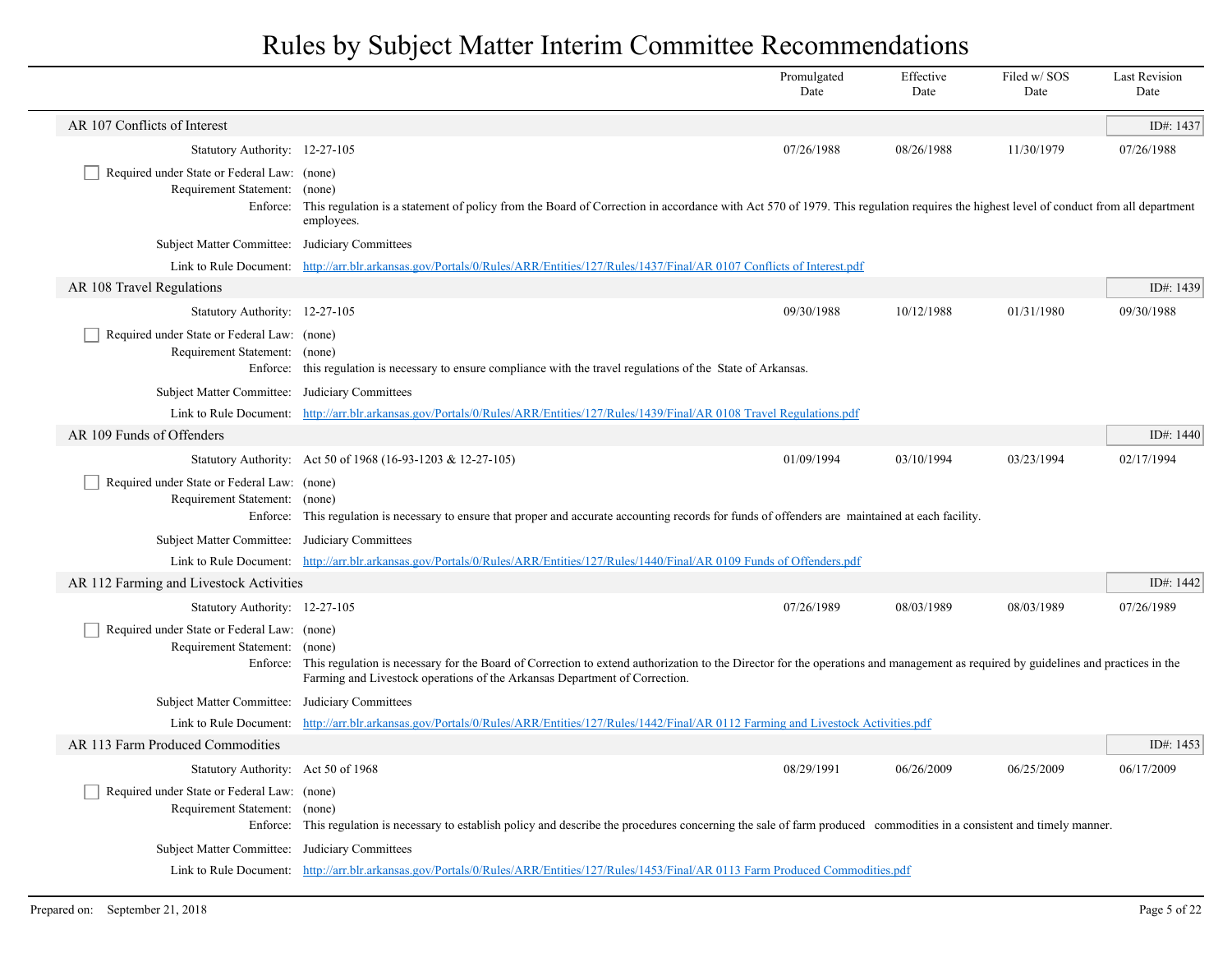|                                               |                                    |                                                                                                                                                                                                                                                                                                                                                                                                               | Promulgated<br>Date | Effective<br>Date | Filed w/SOS<br>Date | <b>Last Revision</b><br>Date |
|-----------------------------------------------|------------------------------------|---------------------------------------------------------------------------------------------------------------------------------------------------------------------------------------------------------------------------------------------------------------------------------------------------------------------------------------------------------------------------------------------------------------|---------------------|-------------------|---------------------|------------------------------|
| AR 114 Arkansas Correctional Industries       |                                    |                                                                                                                                                                                                                                                                                                                                                                                                               |                     |                   |                     | ID#: 1455                    |
|                                               |                                    | Statutory Authority: Act 50 OF 1968, Act 473 of 1967, Act 108 of 1981, Act 825 of 1985, and Act 48 of<br>1989                                                                                                                                                                                                                                                                                                 | 04/02/1990          | 12/25/2010        | 12/16/2010          | 12/15/2010                   |
| Required under State or Federal Law: (none)   | Requirement Statement:             | (none)<br>Enforce: This regulation is necessary to establish policy and procedures concerning the manufacture, sales and distribution of Arkansas Correctional Industries made goods.                                                                                                                                                                                                                         |                     |                   |                     |                              |
|                                               |                                    | Subject Matter Committee: Judiciary Committees                                                                                                                                                                                                                                                                                                                                                                |                     |                   |                     |                              |
|                                               | Link to Rule Document:             | http://arr.blr.arkansas.gov/Portals/0/Rules/ARR/Entities/127/Rules/1455/Final/AR 0114 Arkansas Correctional Industries.pdf                                                                                                                                                                                                                                                                                    |                     |                   |                     |                              |
|                                               |                                    | AR 115 Private Industry Employment of Inmates Within Correctional Facilities                                                                                                                                                                                                                                                                                                                                  |                     |                   |                     | ID#: $1460$                  |
|                                               |                                    | Statutory Authority: 12-27-105 and 12-30-501                                                                                                                                                                                                                                                                                                                                                                  | 10/22/2004          | 01/01/2005        | 12/01/2004          | 10/22/2004                   |
| Required under State or Federal Law: (none)   | Requirement Statement: (none)      | Enforce: The Board of Corrections is authorized by Ark. Code Ann. § 12-30-501 to contract with any private individual or private company to employ inmates. The contracts must comply<br>with Title 18 U.S.C. Section 1761. The purpose of this regulation is to authorize the Director of the Arkansas Department of Correction to operate the program.                                                      |                     |                   |                     |                              |
|                                               |                                    | Subject Matter Committee: Judiciary Committees                                                                                                                                                                                                                                                                                                                                                                |                     |                   |                     |                              |
|                                               |                                    | Link to Rule Document: http://arr.blr.arkansas.gov/Portals/0/Rules/ARR/Entities/127/Rules/1460/Final/AR 0115 PIE.pdf                                                                                                                                                                                                                                                                                          |                     |                   |                     |                              |
| AR 118 Procurement and Disposition Activities |                                    |                                                                                                                                                                                                                                                                                                                                                                                                               |                     |                   |                     | ID#: $1461$                  |
|                                               |                                    | Statutory Authority: 12-27-105, 16-93-1203 and 16-93-1205                                                                                                                                                                                                                                                                                                                                                     | 03/10/1994          | 04/20/1998        | 03/25/1998          | 02/19/1998                   |
| Required under State or Federal Law: (none)   | Requirement Statement:<br>Enforce: | (none)<br>It is Board policy that Departments process procurement and disposition of commodities and services in compliance with applicable state and federal laws and procedures and<br>Board guidelines. The Board determines procurement and disposition for which prior approval or subsequent reporting is required.                                                                                     |                     |                   |                     |                              |
|                                               |                                    | Subject Matter Committee: Judiciary Committees                                                                                                                                                                                                                                                                                                                                                                |                     |                   |                     |                              |
|                                               | Link to Rule Document:             | http://arr.blr.arkansas.gov/Portals/0/Rules/ARR/Entities/127/Rules/1461/Final/AR 0118 Procurement and Disposition Activities.pdf                                                                                                                                                                                                                                                                              |                     |                   |                     |                              |
|                                               |                                    | AR 201 Grooming and Attire Standards for Security and Non-Security Employees                                                                                                                                                                                                                                                                                                                                  |                     |                   |                     | ID#: 1654                    |
|                                               | Statutory Authority: 12-27-105     |                                                                                                                                                                                                                                                                                                                                                                                                               | 11/05/1982          | 10/12/1988        | 05/11/2018          | 05/21/2018                   |
| Required under State or Federal Law: (none)   | Requirement Statement:<br>Enforce: | (none)<br>This regulation requires the department to establish standards for employees' grooming and attire which reflects an appearance commensurate with that employee's position in a<br>professional correctional organization. These standards ensure that employees present a neat, clean, professional appearance while on duty; and establish procedures for issuance<br>and maintenance of uniforms. |                     |                   |                     |                              |
|                                               |                                    | Subject Matter Committee: Judiciary Committees                                                                                                                                                                                                                                                                                                                                                                |                     |                   |                     |                              |
|                                               |                                    | Link to Rule Document: http://arr.blr.arkansas.gov/Portals/0/Rules/ARR/Entities/127/Rules/1654/Final/AR 201 Grooming and Attire Standards for Security and Non-Security Employees.pdf                                                                                                                                                                                                                         |                     |                   |                     |                              |
|                                               |                                    |                                                                                                                                                                                                                                                                                                                                                                                                               |                     |                   |                     |                              |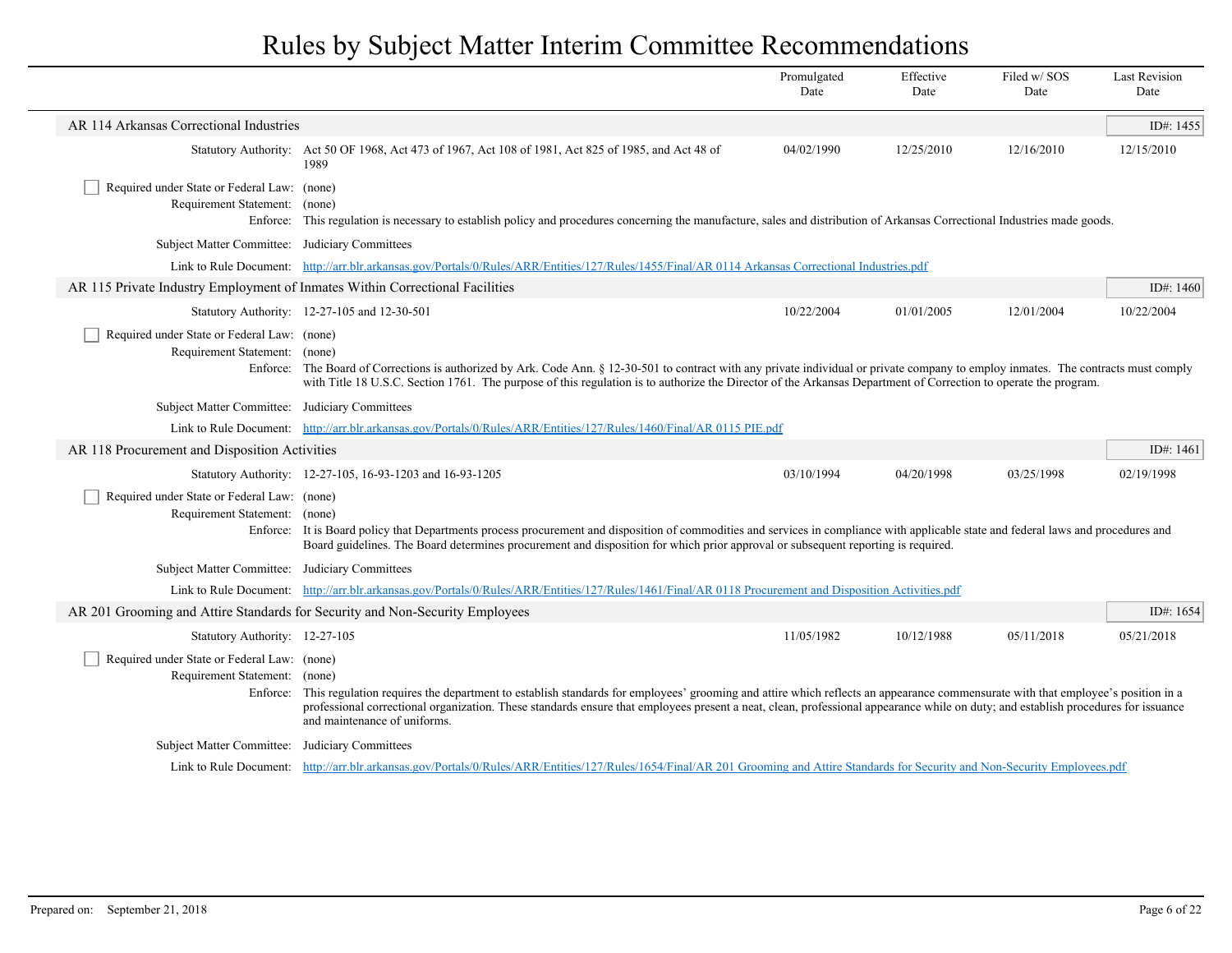|                                                                                   |                                                                                                                                                                                                                                                                                                                                                                                                                                    | Promulgated<br>Date | Effective<br>Date | Filed w/SOS<br>Date | <b>Last Revision</b><br>Date |
|-----------------------------------------------------------------------------------|------------------------------------------------------------------------------------------------------------------------------------------------------------------------------------------------------------------------------------------------------------------------------------------------------------------------------------------------------------------------------------------------------------------------------------|---------------------|-------------------|---------------------|------------------------------|
| AR 202 Drug-Free Workplae                                                         |                                                                                                                                                                                                                                                                                                                                                                                                                                    |                     |                   |                     | ID#: 1505                    |
|                                                                                   | Statutory Authority: 12-27-105, 16-93-1203 and 16-93-1205                                                                                                                                                                                                                                                                                                                                                                          | 12/17/1994          | 10/01/1996        | 09/20/1996          | 07/18/1996                   |
| Required under State or Federal Law: (none)<br>Requirement Statement:<br>Enforce: | (none)<br>This regulation is a statement of Board policy establishing that the Department of Correction and the Arkansas Department Community Correction will provide a drug-free work<br>environment. The unlawful manufacture, distribution, dispensing, possession or use of a controlled substance by an employee is prohibited. Employees are also prohibited from<br>being under the influence of alcohol during duty hours. |                     |                   |                     |                              |
| Subject Matter Committee: Judiciary Committees                                    |                                                                                                                                                                                                                                                                                                                                                                                                                                    |                     |                   |                     |                              |
|                                                                                   | Link to Rule Document: http://arr.blr.arkansas.gov/Portals/0/Rules/ARR/Entities/127/Rules/1505/Final/AR 0202 Drug-Free Workplace.pdf                                                                                                                                                                                                                                                                                               |                     |                   |                     |                              |
|                                                                                   | AR 206 Trading or Trafficking With and Aiding or Abetting Unauthorized Actions by                                                                                                                                                                                                                                                                                                                                                  |                     |                   |                     | ID#: 1508                    |
| Statutory Authority: 12-27-105                                                    |                                                                                                                                                                                                                                                                                                                                                                                                                                    | 10/20/1979          | 10/30/1979        | 11/30/1979          | 10/20/1979                   |
| Required under State or Federal Law: (none)<br>Requirement Statement: (none)      | Enforce: this regulation is necessary to prohibit employees from trading or trafficking with or aiding or abetting unauthorized actions by inmates/parolees.                                                                                                                                                                                                                                                                       |                     |                   |                     |                              |
| Subject Matter Committee: Judiciary Committees                                    |                                                                                                                                                                                                                                                                                                                                                                                                                                    |                     |                   |                     |                              |
|                                                                                   | Link to Rule Document: http://arr.blr.arkansas.gov/Portals/0/Rules/ARR/Entities/127/Rules/1508/Final/AR 0206 Trading or Trafficking.pdf                                                                                                                                                                                                                                                                                            |                     |                   |                     |                              |
| AR 209 Part-Time Employment                                                       |                                                                                                                                                                                                                                                                                                                                                                                                                                    |                     |                   |                     | ID#: 1509                    |
| Statutory Authority: 12-27-105                                                    |                                                                                                                                                                                                                                                                                                                                                                                                                                    | 11/29/1979          | 10/12/1988        | 01/31/1980          | 09/30/1988                   |
| Required under State or Federal Law: (none)<br>Requirement Statement: (none)      | Enforce: This regulation is necessary to establish procedures governing the part time employment of ADC employees,                                                                                                                                                                                                                                                                                                                 |                     |                   |                     |                              |
| Subject Matter Committee: Judiciary Committees                                    |                                                                                                                                                                                                                                                                                                                                                                                                                                    |                     |                   |                     |                              |
|                                                                                   | Link to Rule Document: http://arr.blr.arkansas.gov/Portals/0/Rules/ARR/Entities/127/Rules/1509/Final/AR 0209 Part-Time Employment.pdf                                                                                                                                                                                                                                                                                              |                     |                   |                     |                              |
| AR 211 Physical Attacks on State Employees                                        |                                                                                                                                                                                                                                                                                                                                                                                                                                    |                     |                   |                     | ID#: 1512                    |
| Statutory Authority: 12-27-105                                                    |                                                                                                                                                                                                                                                                                                                                                                                                                                    | 11/30/1979          | 11/30/1979        | 09/09/2014          | 11/30/1979                   |
| Required under State or Federal Law: (none)<br>Requirement Statement: (none)      | Enforce: This regulation establishes guidelines which are designed to lead to success prosecution of physical attacks on state employees, contract employees or volunteers.                                                                                                                                                                                                                                                        |                     |                   |                     |                              |
| Subject Matter Committee: Judiciary Committees                                    |                                                                                                                                                                                                                                                                                                                                                                                                                                    |                     |                   |                     |                              |
|                                                                                   | Link to Rule Document: http://arr.blr.arkansas.gov/Portals/0/Rules/ARR/Entities/127/Rules/1512/Final/AR 0211 Physical Attacks on State Employees.pdf                                                                                                                                                                                                                                                                               |                     |                   |                     |                              |
|                                                                                   | AR 212 Searches of Employees and Permission to Search Employee's Living Quarters on State                                                                                                                                                                                                                                                                                                                                          |                     |                   |                     | ID#: 1514                    |
|                                                                                   | Statutory Authority: Act 50 of 1968, Act 548 and 549* of 1993, 16-93-1203 and 12-27-105 of 1993                                                                                                                                                                                                                                                                                                                                    | 11/29/1979          | 03/10/1994        | 01/31/1980          | 02/17/1994                   |
| Required under State or Federal Law: (none)<br>Requirement Statement: (none)      | Enforce: This regulation is necessary to ensuring the security of correctional facilities, by establishing procedures for searching residence on state property.                                                                                                                                                                                                                                                                   |                     |                   |                     |                              |
| Subject Matter Committee: Judiciary Committees                                    |                                                                                                                                                                                                                                                                                                                                                                                                                                    |                     |                   |                     |                              |
|                                                                                   | Link to Rule Document: http://arr.blr.arkansas.gov/Portals/0/Rules/ARR/Entities/127/Rules/1514/Final/AR 0212 Searches of Employees Living on State Property.pdf                                                                                                                                                                                                                                                                    |                     |                   |                     |                              |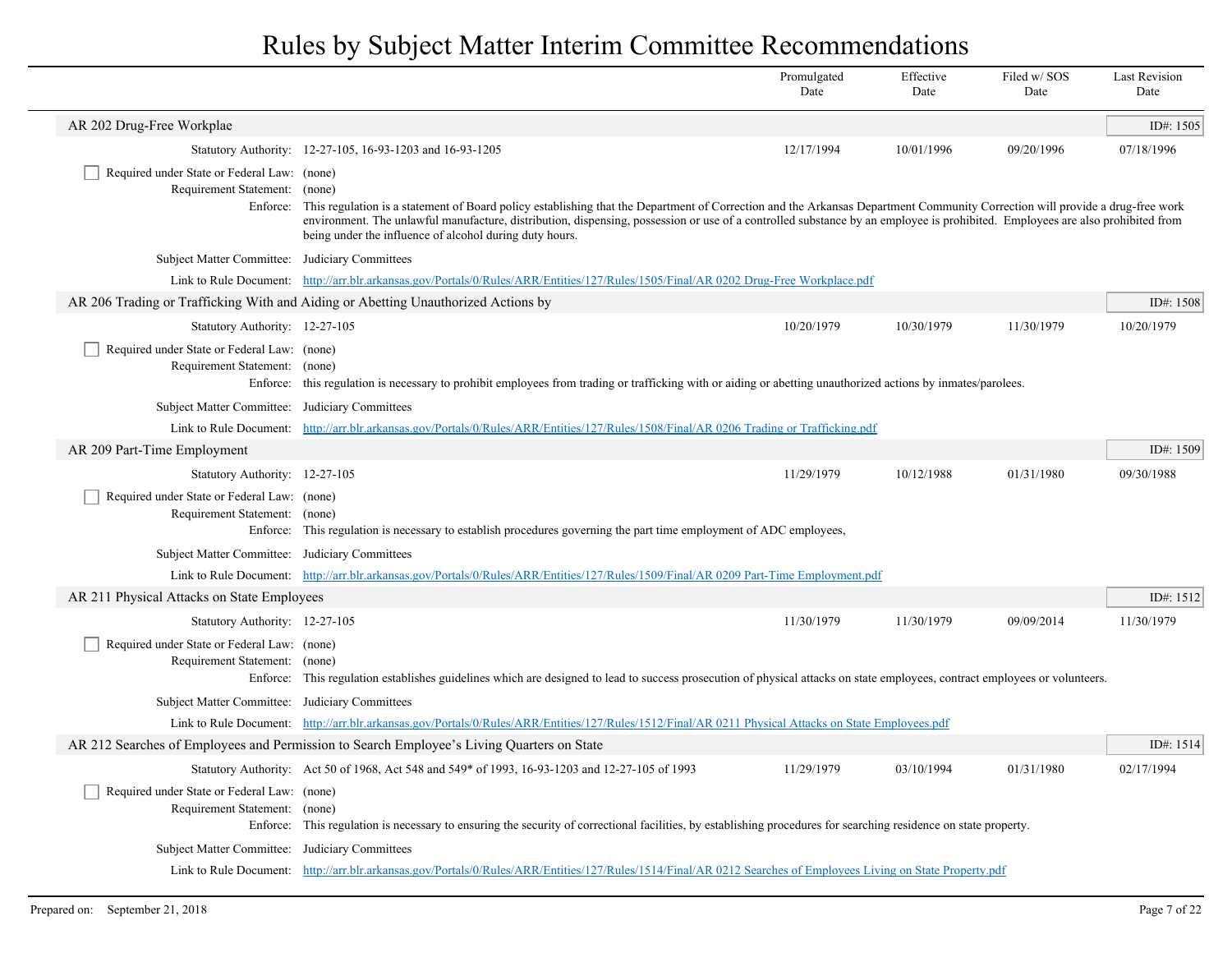|                                                                                          |                                                                                                                                                                                                                                                          | Promulgated<br>Date | Effective<br>Date | Filed w/SOS<br>Date | <b>Last Revision</b><br>Date |
|------------------------------------------------------------------------------------------|----------------------------------------------------------------------------------------------------------------------------------------------------------------------------------------------------------------------------------------------------------|---------------------|-------------------|---------------------|------------------------------|
| AR 213 Hunting and Fishing Privileges                                                    |                                                                                                                                                                                                                                                          |                     |                   |                     | ID#: 1515                    |
| Statutory Authority: 12-27-105                                                           |                                                                                                                                                                                                                                                          | 08/27/1980          | 08/27/1980        | 08/29/1980          | 08/30/1980                   |
| Required under State or Federal Law: (none)<br>Requirement Statement: (none)<br>Enforce: | This regulation is necessary to govern hunting and fishing on state property.                                                                                                                                                                            |                     |                   |                     |                              |
| Subject Matter Committee:                                                                | Judiciary Committees                                                                                                                                                                                                                                     |                     |                   |                     |                              |
|                                                                                          | Link to Rule Document: http://arr.blr.arkansas.gov/Portals/0/Rules/ARR/Entities/127/Rules/1515/Final/AR 0213 Hunting and Fishing Privileges.pdf                                                                                                          |                     |                   |                     |                              |
| AR 216 Accepting Gifts, Grants and Donations for the Department of Correction            |                                                                                                                                                                                                                                                          |                     |                   |                     | ID#: 1517                    |
| Statutory Authority: 12-27-105                                                           |                                                                                                                                                                                                                                                          | 09/22/1989          | 03/23/2007        | 03/07/2007          | 02/27/2007                   |
| Required under State or Federal Law: (none)<br>Requirement Statement:<br>Enforce:        | (none)<br>This regulation establishes as the policy of the Department of Correction, that the department will accept, under general purpose and restricted use, all gifts, grants or donations that<br>will benefit the Department in a positive manner. |                     |                   |                     |                              |
| Subject Matter Committee: Judiciary Committees                                           |                                                                                                                                                                                                                                                          |                     |                   |                     |                              |
|                                                                                          | Link to Rule Document: http://arr.blr.arkansas.gov/Portals/0/Rules/ARR/Entities/127/Rules/1517/Final/AR 216 Accepting Gifts - Grants and Donations.pdf                                                                                                   |                     |                   |                     |                              |
| AR 217 Staff Assignments, housing and Emoluments                                         |                                                                                                                                                                                                                                                          |                     |                   |                     | ID#: 1519                    |
| Statutory Authority: 12-27-105                                                           |                                                                                                                                                                                                                                                          | 02/01/1980          | 05/12/1989        | 01/31/1980          | 01/25/1989                   |
| Required under State or Federal Law: (none)<br>Requirement Statement: (none)<br>Enforce: | This regulation is necessary to authorize and govern the provision of department owned housing and mobile home lots.                                                                                                                                     |                     |                   |                     |                              |
| Subject Matter Committee: Judiciary Committees                                           |                                                                                                                                                                                                                                                          |                     |                   |                     |                              |
|                                                                                          | Link to Rule Document: http://arr.blr.arkansas.gov/Portals/0/Rules/ARR/Entities/127/Rules/1519/Final/AR 0217 Staff Assignments - Housing and Emoluments.pdf                                                                                              |                     |                   |                     |                              |
| AR 224 Tobacco                                                                           |                                                                                                                                                                                                                                                          |                     |                   |                     | ID#: $1655$                  |
|                                                                                          | Statutory Authority: 12-27-105, 16-93-1203 and 16-93-1205                                                                                                                                                                                                | 02/17/1994          | 01/17/2000        | 02/22/1994          | 08/19/1999                   |
| Required under State or Federal Law: (none)<br>Requirement Statement:                    | (none)<br>Enforce: This regulation is necessary to establish that the ADC is a tobacco free environment.                                                                                                                                                 |                     |                   |                     |                              |
| Subject Matter Committee: Judiciary Committees                                           |                                                                                                                                                                                                                                                          |                     |                   |                     |                              |
| Link to Rule Document:                                                                   | http://arr.blr.arkansas.gov/Portals/0/Rules/ARR/Entities/127/Rules/1655/Final/AR 0224 Tobacco.pdf                                                                                                                                                        |                     |                   |                     |                              |
| AR 225 Employee Conduct Standards                                                        |                                                                                                                                                                                                                                                          |                     |                   |                     | ID#: 1531                    |
| Statutory Authority: 12-27-105                                                           |                                                                                                                                                                                                                                                          | 09/24/1996          | 07/01/2000        | 06/27/2000          | 06/23/2000                   |
| Required under State or Federal Law: (none)<br>Requirement Statement:<br>Enforce:        | (none)<br>This regulation is necessary to ensure that all employee discipline be administered in a consistent, objective and good-faith manner.                                                                                                          |                     |                   |                     |                              |
| Subject Matter Committee: Judiciary Committees                                           |                                                                                                                                                                                                                                                          |                     |                   |                     |                              |
|                                                                                          | Link to Rule Document: http://arr.blr.arkansas.gov/Portals/0/Rules/ARR/Entities/127/Rules/1531/Final/AR 0225 Employee Conduct Standards.pdf                                                                                                              |                     |                   |                     |                              |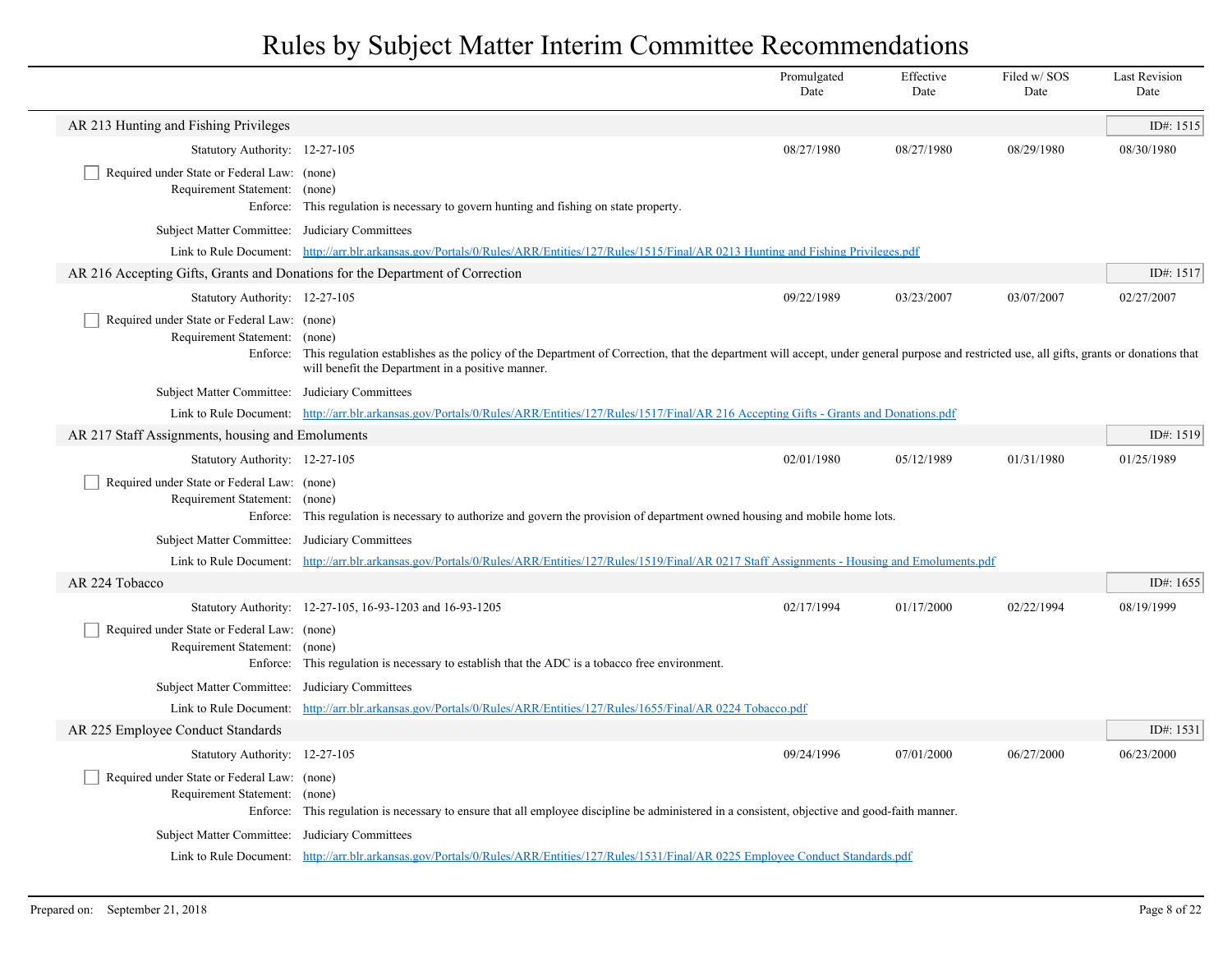|                                                                                          |                                                                                                                                                                                                                                                                                                                                                                                                                                                                                                                                                                          | Promulgated<br>Date | Effective<br>Date | Filed w/SOS<br>Date | <b>Last Revision</b><br>Date |
|------------------------------------------------------------------------------------------|--------------------------------------------------------------------------------------------------------------------------------------------------------------------------------------------------------------------------------------------------------------------------------------------------------------------------------------------------------------------------------------------------------------------------------------------------------------------------------------------------------------------------------------------------------------------------|---------------------|-------------------|---------------------|------------------------------|
| AR 226 Sexual Harassment                                                                 |                                                                                                                                                                                                                                                                                                                                                                                                                                                                                                                                                                          |                     |                   |                     | ID#: $1533$                  |
| Statutory Authority: 16-123-105 (1)                                                      |                                                                                                                                                                                                                                                                                                                                                                                                                                                                                                                                                                          | 11/16/1994          | 03/25/2001        | 03/15/2001          | 11/16/2000                   |
| Required under State or Federal Law: (none)<br>Requirement Statement:                    | (none)<br>Enforce: This regulation is a statement of Board policy reinforcing that it agencies will provide an environment where employees can work together comfortably and productively, free from<br>sexual harassment. Sexual harassment is prohibited by state and federal law and will not be tolerated.                                                                                                                                                                                                                                                           |                     |                   |                     |                              |
| Subject Matter Committee: Judiciary Committees                                           |                                                                                                                                                                                                                                                                                                                                                                                                                                                                                                                                                                          |                     |                   |                     |                              |
|                                                                                          | Link to Rule Document: http://arr.blr.arkansas.gov/Portals/0/Rules/ARR/Entities/127/Rules/1533/Final/AR 0226 Sexual Harassment.pdf                                                                                                                                                                                                                                                                                                                                                                                                                                       |                     |                   |                     |                              |
| AR 228 Equal Employment Opportunity                                                      |                                                                                                                                                                                                                                                                                                                                                                                                                                                                                                                                                                          |                     |                   |                     | ID#: 1534                    |
| Statutory Authority: Act 50 of 1968                                                      |                                                                                                                                                                                                                                                                                                                                                                                                                                                                                                                                                                          | 10/13/1992          | 11/16/1994        | 10/14/1992          | 11/16/2000                   |
| Required under State or Federal Law: (none)<br>Requirement Statement: (none)             | Enforce: This regulation is necessary to ensure all qualified persons have an equal opportunity for access to employment, employment benefits, and other career and promotional activity.                                                                                                                                                                                                                                                                                                                                                                                |                     |                   |                     |                              |
| Subject Matter Committee: Judiciary Committees                                           |                                                                                                                                                                                                                                                                                                                                                                                                                                                                                                                                                                          |                     |                   |                     |                              |
|                                                                                          | Link to Rule Document: http://arr.blr.arkansas.gov/Portals/0/Rules/ARR/Entities/127/Rules/1534/Final/AR 0228 Equal Employment Opportunity.pdf                                                                                                                                                                                                                                                                                                                                                                                                                            |                     |                   |                     |                              |
| AR 229 Employee Grievance Procedure                                                      |                                                                                                                                                                                                                                                                                                                                                                                                                                                                                                                                                                          |                     |                   |                     | ID#: $1535$                  |
|                                                                                          | Statutory Authority: 12-27-105, 16-93-1203, and 16-93-1205                                                                                                                                                                                                                                                                                                                                                                                                                                                                                                               | 06/24/1993          | 11/01/1996        | 10/22/1996          | 10/21/1996                   |
| Required under State or Federal Law: (none)<br>Requirement Statement: (none)<br>Enforce: | This regulation is a statement of Board policy which reinforces that any eligible employee who presents a grievance in good faith and in a reasonable manner shall be free from<br>restraint, interference, discrimination, or reprisal. The grievance process will be established to provide employees with a prompt review, impartial consideration, and an equitable<br>disposition of their grievances. Access to this procedure does not create any expectation of continued employment, but provides an avenue of review and resolution of internal<br>situations. |                     |                   |                     |                              |
| Subject Matter Committee: Judiciary Committees                                           |                                                                                                                                                                                                                                                                                                                                                                                                                                                                                                                                                                          |                     |                   |                     |                              |
|                                                                                          | Link to Rule Document: http://arr.blr.arkansas.gov/Portals/0/Rules/ARR/Entities/127/Rules/1535/Final/AR 0229 Employee Griervance Procedure.pdf                                                                                                                                                                                                                                                                                                                                                                                                                           |                     |                   |                     |                              |
| AR 400 Security                                                                          |                                                                                                                                                                                                                                                                                                                                                                                                                                                                                                                                                                          |                     |                   |                     | ID#: 1537                    |
|                                                                                          | Statutory Authority: Acts 548 and 549 of 1993, 16-93-1203 and 12-27-105 of 1993                                                                                                                                                                                                                                                                                                                                                                                                                                                                                          | 09/24/2012          | 12/15/2014        | 09/09/2014          | 12/04/2014                   |
| Required under State or Federal Law: (none)<br>Requirement Statement:                    | (none)<br>Enforce: This regulation is necessary to ensure that all correctional facilities provide appropriate security measures and that all staff members are apprised of such measures.                                                                                                                                                                                                                                                                                                                                                                               |                     |                   |                     |                              |
| Subject Matter Committee: Judiciary Committees                                           |                                                                                                                                                                                                                                                                                                                                                                                                                                                                                                                                                                          |                     |                   |                     |                              |
|                                                                                          | Link to Rule Document: http://arr.blr.arkansas.gov/Portals/0/Rules/ARR/Entities/127/Rules/1537/Final/AR 0400 Security.pdf                                                                                                                                                                                                                                                                                                                                                                                                                                                |                     |                   |                     |                              |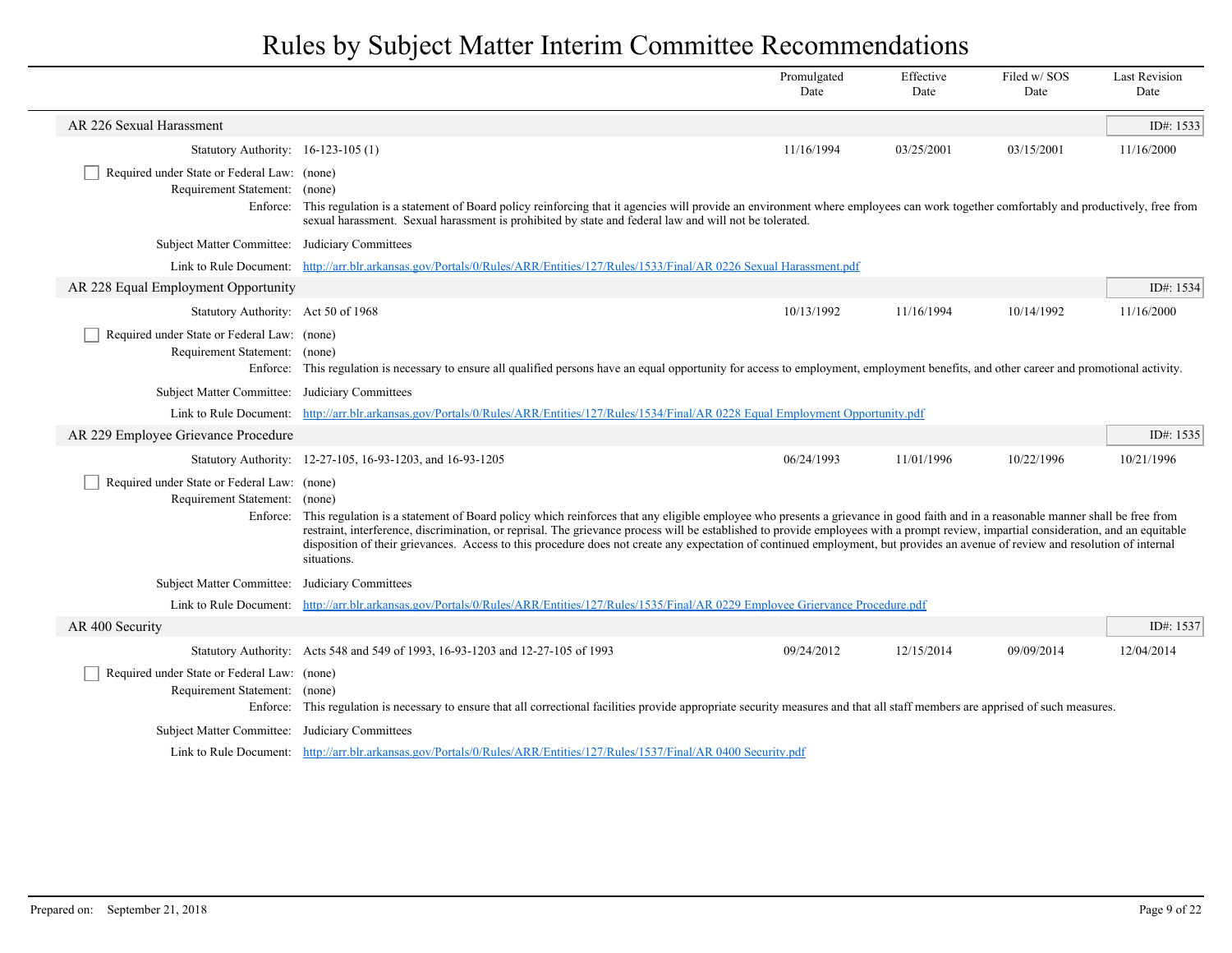|                                                                                          |                                                                                                                                                                                                           | Promulgated<br>Date | Effective<br>Date | Filed w/SOS<br>Date | <b>Last Revision</b><br>Date |
|------------------------------------------------------------------------------------------|-----------------------------------------------------------------------------------------------------------------------------------------------------------------------------------------------------------|---------------------|-------------------|---------------------|------------------------------|
| AR 401 Searches for and Control of Contraband                                            |                                                                                                                                                                                                           |                     |                   |                     | ID#: 1548                    |
|                                                                                          | Statutory Authority: Act 50 of 1968, 16-93-1203 and 12-27-105 of 1993                                                                                                                                     | 09/19/2011          | 06/19/2015        | 01/31/1980          | 05/26/2015                   |
| Required under State or Federal Law: (none)<br>Requirement Statement:<br>Enforce:        | (none)<br>This regulation is a statement of Board policy that the ADC while have procedures in place that detect and deter the introduction, manufacture, possession, and/or conveyance of<br>contraband. |                     |                   |                     |                              |
| <b>Subject Matter Committee:</b>                                                         | Judiciary Committees                                                                                                                                                                                      |                     |                   |                     |                              |
| Link to Rule Document:                                                                   | http://arr.blr.arkansas.gov/Portals/0/Rules/ARR/Entities/127/Rules/1548/Final/AR 401 Searches for and Control of Contraband with Property.pdf                                                             |                     |                   |                     |                              |
| AR 402 Storage of Weapons                                                                |                                                                                                                                                                                                           |                     |                   |                     | ID#: 1555                    |
|                                                                                          | Statutory Authority: Act 50 of 19868, 16-93-1203 and 12-27-105                                                                                                                                            | 11/29/1979          | 03/10/1994        | 01/31/1980          | 02/17/1994                   |
| Required under State or Federal Law: (none)<br>Requirement Statement: (none)<br>Enforce: | This regulation governs the storage of weapons at the various correction facilities.                                                                                                                      |                     |                   |                     |                              |
| Subject Matter Committee:                                                                | Judiciary Committees                                                                                                                                                                                      |                     |                   |                     |                              |
|                                                                                          | Link to Rule Document: http://arr.blr.arkansas.gov/Portals/0/Rules/ARR/Entities/127/Rules/1555/Final/AR 0402 Storage of Weapons.pdf                                                                       |                     |                   |                     |                              |
| AR 403 Use of Restraints                                                                 |                                                                                                                                                                                                           |                     |                   |                     | ID#: 1556                    |
|                                                                                          | Statutory Authority: Act 50 of 1968, 16-93-1203 and 12-27-of 1993                                                                                                                                         | 02/17/1994          | 03/10/1994        | 01/31/1980          | 02/01/1994                   |
| Required under State or Federal Law: (none)<br>Requirement Statement:                    | (none)<br>Enforce: This regulations establishes standardized procedures for the use of restraints, by department personnel, on inmates.                                                                   |                     |                   |                     |                              |
| Subject Matter Committee: Judiciary Committees                                           |                                                                                                                                                                                                           |                     |                   |                     |                              |
|                                                                                          | Link to Rule Document: http://arr.blr.arkansas.gov/Portals/0/Rules/ARR/Entities/127/Rules/1556/Final/AR 0403 Use of Restraints.pdf                                                                        |                     |                   |                     |                              |
| AR 404 Transporting/Escorting Offenders                                                  |                                                                                                                                                                                                           |                     |                   |                     | ID#: 1559                    |
|                                                                                          | Statutory Authority: Act 50 of 1968, 16-93-1203 and 12-27-105 of 1993                                                                                                                                     | 01/19/1994          | 03/10/1994        | 01/31/1980          | 02/17/1994                   |
| Required under State or Federal Law: (none)<br>Requirement Statement:                    | (none)<br>Enforce: This regulations establish standardized procedures to be used when supervising inmates who are being escorted or transported outside of a correctional facilities.                     |                     |                   |                     |                              |
| Subject Matter Committee: Judiciary Committees                                           |                                                                                                                                                                                                           |                     |                   |                     |                              |
|                                                                                          | Link to Rule Document: http://arr.blr.arkansas.gov/Portals/0/Rules/ARR/Entities/127/Rules/1559/Final/AR 0404 Transporting Escorting Offenders.pdf                                                         |                     |                   |                     |                              |
| AR 405 State Police Assistance During Escapes and Other Disturbances                     |                                                                                                                                                                                                           |                     |                   |                     | ID#: 1561                    |
| Statutory Authority: 12-27-105                                                           |                                                                                                                                                                                                           | 11/29/1979          | 02/01/1980        | 01/31/1980          | 11/29/1979                   |
| Required under State or Federal Law: (none)<br>Requirement Statement:                    | (none)<br>Enforce: This regulation establishes standardized procedures when the assistants of the Arkansas State Police is required during escapes and other disturbances.                                |                     |                   |                     |                              |
| <b>Subject Matter Committee:</b>                                                         | Judiciary Committees                                                                                                                                                                                      |                     |                   |                     |                              |
|                                                                                          | Link to Rule Document: http://arr.blr.arkansas.gov/Portals/0/Rules/ARR/Entities/127/Rules/1561/Final/AR 0405 State Police Assistance During Escapes and Other Distrubances.pdf                            |                     |                   |                     |                              |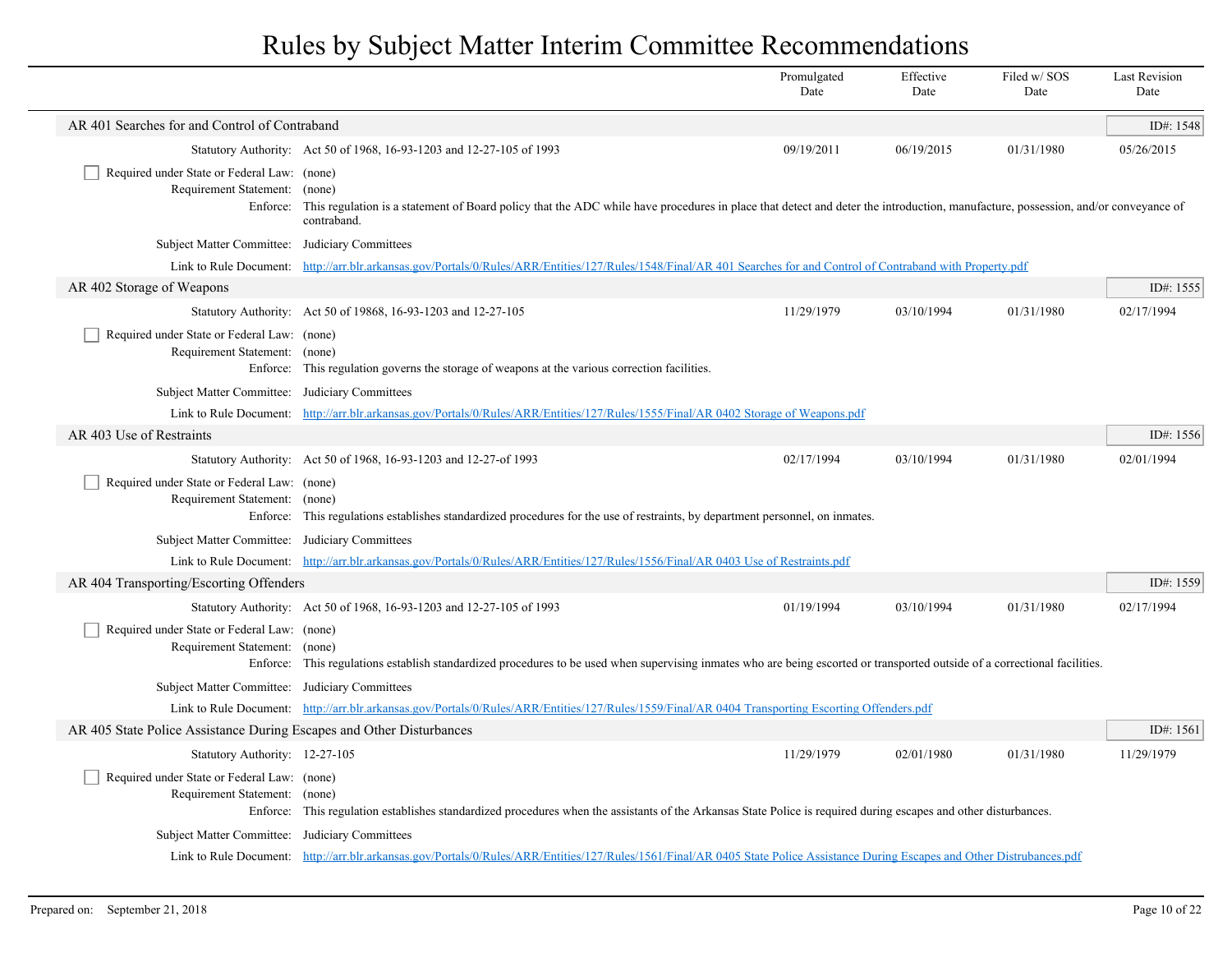|                                                                                                                |                                                                                                                                                                                                | Promulgated<br>Date | Effective<br>Date | Filed w/SOS<br>Date | <b>Last Revision</b><br>Date |
|----------------------------------------------------------------------------------------------------------------|------------------------------------------------------------------------------------------------------------------------------------------------------------------------------------------------|---------------------|-------------------|---------------------|------------------------------|
| AR 407 Safety and Sanitation                                                                                   |                                                                                                                                                                                                |                     |                   |                     | ID#: $1565$                  |
|                                                                                                                | Statutory Authority: Act 50 of 1968, 16-93-1203 and 12-27-105 of 1993                                                                                                                          | 01/19/1994          | 03/10/1994        | 11/30/1979          | 05/19/1988                   |
| Required under State or Federal Law: (none)<br>Requirement Statement: (none)<br>Enforce:                       | This regulation is necessary to ensure that safety and sanitation programs are well planned, aggressively pursued and continually supervised.                                                  |                     |                   |                     |                              |
| Subject Matter Committee: Judiciary Committees                                                                 |                                                                                                                                                                                                |                     |                   |                     |                              |
|                                                                                                                | Link to Rule Document: http://arr.blr.arkansas.gov/Portals/0/Rules/ARR/Entities/127/Rules/1565/Final/AR 0407 Safety and Sanitation.pdf                                                         |                     |                   |                     |                              |
| AR 409 Use of Force                                                                                            |                                                                                                                                                                                                |                     |                   |                     | ID#: $1566$                  |
| Statutory Authority: 12-27-105                                                                                 |                                                                                                                                                                                                | 02/23/1980          | 10/07/1996        | 09/27/1996          | 09/24/1996                   |
| Required under State or Federal Law: (none)<br>Requirement Statement: (none)                                   | Enforce: This regulation provides standardized guidance regarding use of force.                                                                                                                |                     |                   |                     |                              |
| Subject Matter Committee: Judiciary Committees                                                                 |                                                                                                                                                                                                |                     |                   |                     |                              |
|                                                                                                                | Link to Rule Document: http://arr.blr.arkansas.gov/Portals/0/Rules/ARR/Entities/127/Rules/1566/Final/AR 0409 Use of Force.pdf                                                                  |                     |                   |                     |                              |
| AR 410 Use of Chemical Agents and Other Non-Lethal Weapons                                                     |                                                                                                                                                                                                |                     |                   |                     | ID#: 1567                    |
| Statutory Authority: 12-27-105<br>Required under State or Federal Law: (none)<br>Requirement Statement: (none) | Enforce: This regulation provides guidance on the use of chemical agent and less-lethal munition.                                                                                              | 11/30/1979          | 08/25/1989        | 08/25/1989          | 08/23/1989                   |
| Subject Matter Committee: Judiciary Committees                                                                 |                                                                                                                                                                                                |                     |                   |                     |                              |
|                                                                                                                | Link to Rule Document: http://arr.blr.arkansas.gov/Portals/0/Rules/ARR/Entities/127/Rules/1567/Final/AR 0410 Use of Chemical Agents and Other Non-Lethal Weapons.pdf                           |                     |                   |                     |                              |
| AR 411 Use of Audio-Visual Equipment                                                                           |                                                                                                                                                                                                |                     |                   |                     | ID#: 1568                    |
| Statutory Authority: 12-27-105                                                                                 |                                                                                                                                                                                                | 11/04/1988          | 12/25/2010        | 12/16/2010          | 12/15/2010                   |
| Required under State or Federal Law: (none)<br>Requirement Statement: (none)                                   | Enforce: This regulation provides for the use of audio-visual equipment to document all uses of force. In addition this regulation also establishes retention procedures for video recordings. |                     |                   |                     |                              |
| Subject Matter Committee: Judiciary Committees                                                                 |                                                                                                                                                                                                |                     |                   |                     |                              |
|                                                                                                                | Link to Rule Document: http://arr.blr.arkansas.gov/Portals/0/Rules/ARR/Entities/127/Rules/1568/Final/AR 0411 Use of Audio Visual Equipmenl.pdf                                                 |                     |                   |                     |                              |
| AR 412 Use of Canine Teams in Aggression and Protection Roles                                                  |                                                                                                                                                                                                |                     |                   |                     | ID#: 1569                    |
| Statutory Authority: 12-27-105                                                                                 |                                                                                                                                                                                                | 11/22/1988          | 01/06/1989        | 01/26/1989          | 11/22/1988                   |
| Required under State or Federal Law: (none)<br>Requirement Statement: (none)                                   | Enforce: This regulation governs the use of canine teams, the deployment of canine teams, and training and handling requirements.                                                              |                     |                   |                     |                              |
| Subject Matter Committee: Judiciary Committees                                                                 |                                                                                                                                                                                                |                     |                   |                     |                              |
|                                                                                                                | Link to Rule Document: http://arr.blr.arkansas.gov/Portals/0/Rules/ARR/Entities/127/Rules/1569/Final/AR 0412 Use of Canine Teams in Aggression and Protection Roles.pdf                        |                     |                   |                     |                              |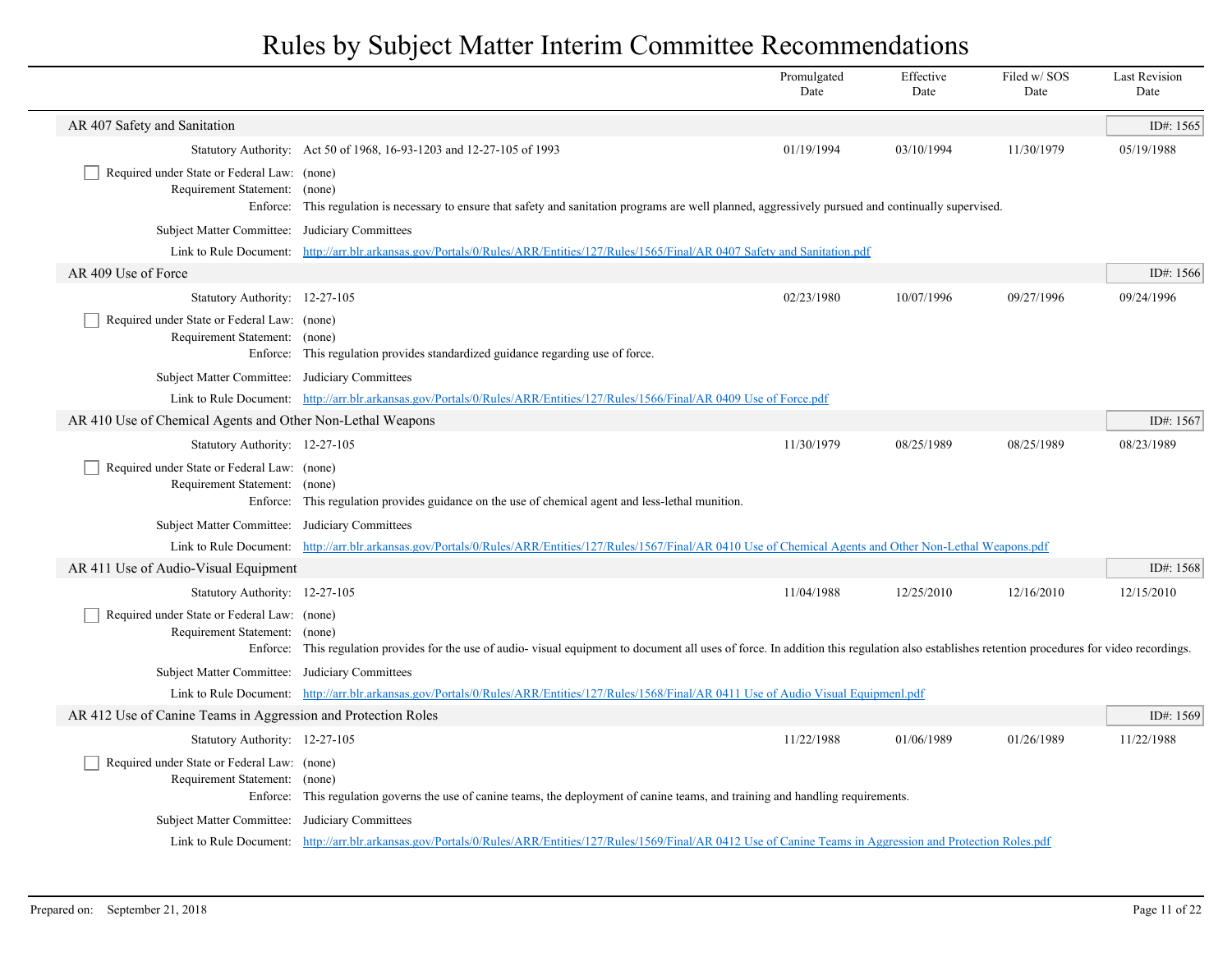|                                                                                          |                                                                                                                                                                                                                                                                                                                                                         | Promulgated<br>Date | Effective<br>Date | Filed w/SOS<br>Date | <b>Last Revision</b><br>Date |
|------------------------------------------------------------------------------------------|---------------------------------------------------------------------------------------------------------------------------------------------------------------------------------------------------------------------------------------------------------------------------------------------------------------------------------------------------------|---------------------|-------------------|---------------------|------------------------------|
| AR 413 Prison Rape Elimination Act (P.R.E.A.)                                            |                                                                                                                                                                                                                                                                                                                                                         |                     |                   |                     | ID#: 1570                    |
| Statutory Authority: 12-27-105                                                           |                                                                                                                                                                                                                                                                                                                                                         | 06/09/2005          | 09/26/2005        | 09/13/2005          | 09/26/2005                   |
| Required under State or Federal Law: (none)<br>Requirement Statement: (none)<br>Enforce: | This regulation reinforces that the Department of Correction will have a "zero tolerance" regarding the rape or sexual abuse of inmates, by staff or other inmates. This regulation<br>also reinforces the Federal Prison Elimination Act.                                                                                                              |                     |                   |                     |                              |
| Subject Matter Committee: Judiciary Committees                                           |                                                                                                                                                                                                                                                                                                                                                         |                     |                   |                     |                              |
|                                                                                          | Link to Rule Document: http://arr.blr.arkansas.gov/Portals/0/Rules/ARR/Entities/127/Rules/1570/Final/AR 0413 Prison Rape Elimination Act - PREA.pdf                                                                                                                                                                                                     |                     |                   |                     |                              |
| AR 500 Educational Services                                                              |                                                                                                                                                                                                                                                                                                                                                         |                     |                   |                     | ID#: $1571$                  |
|                                                                                          | Statutory Authority: Act 50 of 1968, 12-27-105                                                                                                                                                                                                                                                                                                          | 09/30/1982          | 04/02/1990        | 04/04/1990          | 03/30/1990                   |
| Required under State or Federal Law: (none)<br>Requirement Statement: (none)             | Enforce: This Administrative Regulation establishes the policy of the Department with respect to education and the interactions between educational services and the administration of the<br>Department.                                                                                                                                               |                     |                   |                     |                              |
| Subject Matter Committee: Judiciary Committees                                           |                                                                                                                                                                                                                                                                                                                                                         |                     |                   |                     |                              |
|                                                                                          | Link to Rule Document: http://arr.blr.arkansas.gov/Portals/0/Rules/ARR/Entities/127/Rules/1571/Final/AR 0500 Educational Services.pdf                                                                                                                                                                                                                   |                     |                   |                     |                              |
| AR 600 Food Service                                                                      |                                                                                                                                                                                                                                                                                                                                                         |                     |                   |                     | ID#: $1573$                  |
| Statutory Authority: Act of 1968                                                         |                                                                                                                                                                                                                                                                                                                                                         | 05/31/1980          | 06/18/1992        | 06/09/1980          | 06/16/1992                   |
| Required under State or Federal Law: (none)<br>Requirement Statement:                    | (none)<br>Enforce: This regulation is necessary to ensure inmates are provided tasteful and nutritious meals while observing recommended dietary allowances and the basic safety and sanitation<br>requirements for food service programs.                                                                                                              |                     |                   |                     |                              |
| Subject Matter Committee: Judiciary Committees                                           |                                                                                                                                                                                                                                                                                                                                                         |                     |                   |                     |                              |
|                                                                                          | Link to Rule Document: http://arr.blr.arkansas.gov/Portals/0/Rules/ARR/Entities/127/Rules/1573/Final/AR 0600 Food Service.pdf                                                                                                                                                                                                                           |                     |                   |                     |                              |
| AR 802 Classification of Offenders                                                       |                                                                                                                                                                                                                                                                                                                                                         |                     |                   |                     | ID#: $1616$                  |
|                                                                                          | Statutory Authority: ACT 309 of 1991, Act 548 and 549 of 1993, 16-93-1203 and 12-27-105                                                                                                                                                                                                                                                                 | 01/19/1994          | 03/10/1994        | 02/22/1994          | 02/17/1994                   |
| Required under State or Federal Law: (none)<br>Requirement Statement:                    | (none)<br>Enforce: This regulation establishes a policy which provides for a method of classifying offenders in the custody of the Arkansas Department of Correction/Community Punishment, to<br>comply with Arkansas Code 1229-202, and to ensure a uniform method of awarding meritorious good time pursuant to the provisions of the Arkansas Codes. |                     |                   |                     |                              |
| Subject Matter Committee: Judiciary Committees                                           |                                                                                                                                                                                                                                                                                                                                                         |                     |                   |                     |                              |
|                                                                                          | Link to Rule Document: http://arr.blr.arkansas.gov/Portals/0/Rules/ARR/Entities/127/Rules/1616/Final/AR 0802 Classification of Offenders.pdf                                                                                                                                                                                                            |                     |                   |                     |                              |

 $\overline{\phantom{a}}$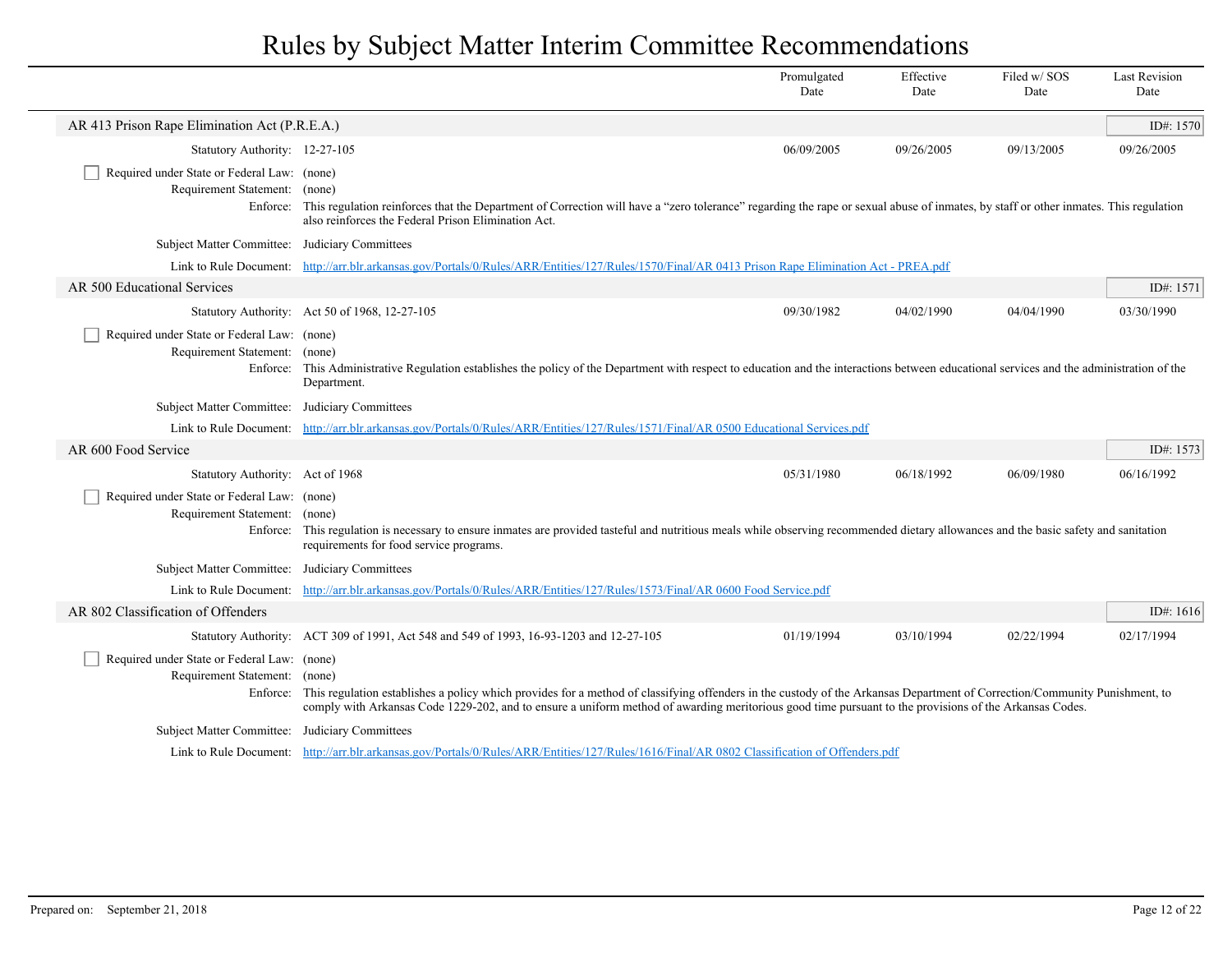|                                                                                          |                                                                                                                                                                                                                                                                                                                           | Promulgated<br>Date | Effective<br>Date | Filed w/SOS<br>Date | <b>Last Revision</b><br>Date |
|------------------------------------------------------------------------------------------|---------------------------------------------------------------------------------------------------------------------------------------------------------------------------------------------------------------------------------------------------------------------------------------------------------------------------|---------------------|-------------------|---------------------|------------------------------|
| AR 803 Sentence Computation and Tracking                                                 |                                                                                                                                                                                                                                                                                                                           |                     |                   |                     | ID#: $1621$                  |
|                                                                                          | Statutory Authority: Act 50 of 1968, Act 438 of 1973, Act 1161 of 1975, Act 93 of 1977, Act 620 of 1981,<br>Act 583 of 1981, Act 772 of 1983, Regular Session; Act 825 of 1983, Regular Session;<br>and Act 534 of 1993                                                                                                   | 07/08/1992          | 01/01/1994        | 01/04/1994          | 12/30/1993                   |
| Required under State or Federal Law: (none)<br>Requirement Statement: (none)<br>Enforce: | This regulation establishes the procedures staff shall use to compute and track offender sentences during confinement.                                                                                                                                                                                                    |                     |                   |                     |                              |
| Subject Matter Committee:                                                                | Judiciary Committees                                                                                                                                                                                                                                                                                                      |                     |                   |                     |                              |
| Link to Rule Document:                                                                   | http://arr.blr.arkansas.gov/Portals/0/Rules/ARR/Entities/127/Rules/1621/Final/AR 0803 Sentence Computation and Tracking.pdf                                                                                                                                                                                               |                     |                   |                     |                              |
| AR 804 Inmate Records                                                                    |                                                                                                                                                                                                                                                                                                                           |                     |                   |                     | ID#: $1624$                  |
| Statutory Authority: 12-27-113                                                           |                                                                                                                                                                                                                                                                                                                           | 02/01/2009          | 12/03/2015        | 05/11/2018          | 05/21/2018                   |
| Required under State or Federal Law: (none)<br>Requirement Statement:                    | (none)<br>Enforce: To protect the integrity of inmate records and to ensure their proper use, it is unlawful to permit inspection of or disclose information contained in the records, or to copy or issue a<br>copy of all or part of any record, except as authorized by this administrative regulation or court order. |                     |                   |                     |                              |
| Subject Matter Committee: Judiciary Committees                                           |                                                                                                                                                                                                                                                                                                                           |                     |                   |                     |                              |
|                                                                                          | Link to Rule Document: http://arr.blr.arkansas.gov/Portals/0/Rules/ARR/Entities/127/Rules/1624/Final/AR 804 Inmate Records.pdf                                                                                                                                                                                            |                     |                   |                     |                              |
| AR 810 Inmate Emergency Medical Expenses Incurred While in County Jails                  |                                                                                                                                                                                                                                                                                                                           |                     |                   |                     | ID#: $1625$                  |
|                                                                                          | Statutory Authority: 12-27-105 and 12-27-114                                                                                                                                                                                                                                                                              | 08/29/1991          | 12/03/2015        | 08/04/2015          | 11/23/2015                   |
| Required under State or Federal Law: (none)<br>Requirement Statement:                    | (none)<br>Enforce: This Administrative Regulation establishes rules by which the Department of Correction may reimburse any county, which is required to retain an inmate awaiting delivery to the<br>custody of the Department of Correction.                                                                            |                     |                   |                     |                              |
| Subject Matter Committee: Judiciary Committees                                           |                                                                                                                                                                                                                                                                                                                           |                     |                   |                     |                              |
|                                                                                          | Link to Rule Document: http://arr.blr.arkansas.gov/Portals/0/Rules/ARR/Entities/127/Rules/1625/Final/AR 0810 Inmate Emergency Medical Expenses Incurred While in County Jails.pdf                                                                                                                                         |                     |                   |                     |                              |
| AR 812 Temporary Release/Meritorious and Emergency Furloughs                             |                                                                                                                                                                                                                                                                                                                           |                     |                   |                     | ID#: $1626$                  |
|                                                                                          | Statutory Authority: 12-27-105 and Act 1371 of 2001                                                                                                                                                                                                                                                                       | 08/19/1992          | 11/16/2001        | 07/18/1997          | 09/20/2001                   |
| Required under State or Federal Law: (none)<br>Requirement Statement:                    | (none)<br>Enforce: This regulation establishes a standardized process for the granting of Meritorious and Emergency Furloughs; in addition, to requiring the establishment rules of conduct to be<br>followed by inmates while on furlough.                                                                               |                     |                   |                     |                              |
| Subject Matter Committee: Judiciary Committees                                           |                                                                                                                                                                                                                                                                                                                           |                     |                   |                     |                              |
|                                                                                          | Link to Rule Document: http://arr.blr.arkansas.gov/Portals/0/Rules/ARR/Entities/127/Rules/1626/Final/AR 0812 Temporary Release - Meritorious - Emergency Furloughs.pdf                                                                                                                                                    |                     |                   |                     |                              |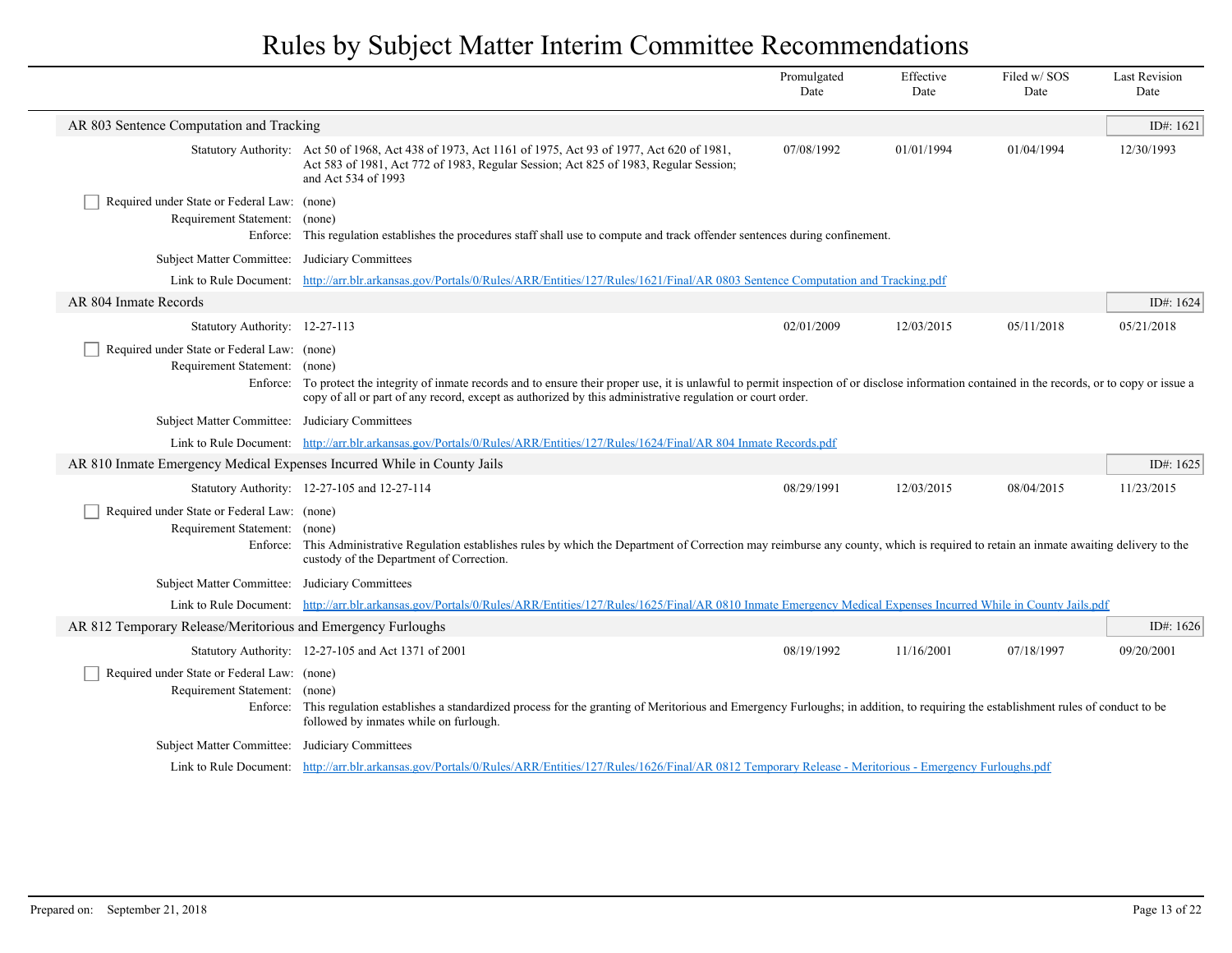|                                                                              |                                                                                                                                                                                                                                                                                                                                                                                                                                                                                                                                                                                                                                                                                                                                                                                                           | Promulgated<br>Date | Effective<br>Date | Filed w/SOS<br>Date | <b>Last Revision</b><br>Date |
|------------------------------------------------------------------------------|-----------------------------------------------------------------------------------------------------------------------------------------------------------------------------------------------------------------------------------------------------------------------------------------------------------------------------------------------------------------------------------------------------------------------------------------------------------------------------------------------------------------------------------------------------------------------------------------------------------------------------------------------------------------------------------------------------------------------------------------------------------------------------------------------------------|---------------------|-------------------|---------------------|------------------------------|
| AR 825 Inmate Name Changes for Religious Purposes                            |                                                                                                                                                                                                                                                                                                                                                                                                                                                                                                                                                                                                                                                                                                                                                                                                           |                     |                   |                     | ID#: 1629                    |
|                                                                              | Statutory Authority: Act 50 of 1968 and Act 52 of 1989                                                                                                                                                                                                                                                                                                                                                                                                                                                                                                                                                                                                                                                                                                                                                    | 07/17/1991          | 07/18/1991        | 07/18/1991          | 07/17/1991                   |
| Required under State or Federal Law: (none)<br>Requirement Statement: (none) | Enforce: This regulation is necessary to ensure a uniform method of record keeping that allows inmates to receive services and information under a new name when legally changed by the<br>appropriate courts.                                                                                                                                                                                                                                                                                                                                                                                                                                                                                                                                                                                            |                     |                   |                     |                              |
| Subject Matter Committee: Judiciary Committees                               |                                                                                                                                                                                                                                                                                                                                                                                                                                                                                                                                                                                                                                                                                                                                                                                                           |                     |                   |                     |                              |
| Link to Rule Document:                                                       | http://arr.blr.arkansas.gov/Portals/0/Rules/ARR/Entities/127/Rules/1629/Final/AR 0825 Inmate Name Changes for Religious Purposes.pdf                                                                                                                                                                                                                                                                                                                                                                                                                                                                                                                                                                                                                                                                      |                     |                   |                     |                              |
| AR 826 Meritorious Good Time                                                 |                                                                                                                                                                                                                                                                                                                                                                                                                                                                                                                                                                                                                                                                                                                                                                                                           |                     |                   |                     | ID#: 1631                    |
|                                                                              | Statutory Authority: Act 549 of 1993, Act 536 of 1993, and 12-29-201--205.                                                                                                                                                                                                                                                                                                                                                                                                                                                                                                                                                                                                                                                                                                                                | 07/17/1994          | 01/01/1994        | 01/04/1994          | 12/30/1993                   |
| Required under State or Federal Law: (none)<br>Requirement Statement: (none) | Enforce: This regulation is necessary to ensure a uniform method of awarding meritorious good time in accordance with Arkansas codes.                                                                                                                                                                                                                                                                                                                                                                                                                                                                                                                                                                                                                                                                     |                     |                   |                     |                              |
| Subject Matter Committee: Judiciary Committees                               |                                                                                                                                                                                                                                                                                                                                                                                                                                                                                                                                                                                                                                                                                                                                                                                                           |                     |                   |                     |                              |
|                                                                              | Link to Rule Document: http://arr.blr.arkansas.gov/Portals/0/Rules/ARR/Entities/127/Rules/1631/Final/AR 0826 Meritorious Good Time.pdf                                                                                                                                                                                                                                                                                                                                                                                                                                                                                                                                                                                                                                                                    |                     |                   |                     |                              |
| AR 829 Prenatal Care/Pregnant Inmates/Residents                              |                                                                                                                                                                                                                                                                                                                                                                                                                                                                                                                                                                                                                                                                                                                                                                                                           |                     |                   |                     | ID#: 1632                    |
|                                                                              | Statutory Authority: 12-27-105, 16-93-1203 and 16-93-1205                                                                                                                                                                                                                                                                                                                                                                                                                                                                                                                                                                                                                                                                                                                                                 | 07/11/2000          | 08/01/2000        | 08/01/2000          | 07/11/2000                   |
| Required under State or Federal Law: (none)<br>Requirement Statement: (none) | Enforce: This regulation is necessary to ensure that pregnant inmates/residents of the Department of Correction and the Department of Community Punishment are provided comprehensive<br>health care services necessary to reach term or to interrupt pregnancy in accordance with applicable statutes, standards and regulations. This regulation also provides that pregnant<br>inmates/residents who enter the Department of Correction and the Department of Community Punishment are provided appropriate and timely counseling in planning for the<br>custody of their unborn children and to ensure, to the extent possible, through cooperation with the Department of Human Services and other agencies, that procedures for<br>placement of the children are in the best interest of the child. |                     |                   |                     |                              |
| <b>Subject Matter Committee:</b>                                             | Judiciary Committees                                                                                                                                                                                                                                                                                                                                                                                                                                                                                                                                                                                                                                                                                                                                                                                      |                     |                   |                     |                              |
|                                                                              | Link to Rule Document: http://arr.blr.arkansas.gov/Portals/0/Rules/ARR/Entities/127/Rules/1632/Final/AR 0829 Prenatal Care of Pregnant Inmates or Residents.pdf                                                                                                                                                                                                                                                                                                                                                                                                                                                                                                                                                                                                                                           |                     |                   |                     |                              |
| AR 830 Corporal Punishment                                                   |                                                                                                                                                                                                                                                                                                                                                                                                                                                                                                                                                                                                                                                                                                                                                                                                           |                     |                   |                     | ID#: 1636                    |
| Statutory Authority: 12-27-105                                               |                                                                                                                                                                                                                                                                                                                                                                                                                                                                                                                                                                                                                                                                                                                                                                                                           | 07/21/2008          | 08/01/2008        | 07/22/2008          | 07/21/2008                   |
| Required under State or Federal Law: (none)<br>Requirement Statement: (none) | Enforce: This regulation is a statement of Board policy which establishes that the use of corporal punishment is contrary to humane standards of care and professional correctional practices<br>and as such is absolutely prohibited by an employee of the Department of Correction.                                                                                                                                                                                                                                                                                                                                                                                                                                                                                                                     |                     |                   |                     |                              |
| Subject Matter Committee: Judiciary Committees                               |                                                                                                                                                                                                                                                                                                                                                                                                                                                                                                                                                                                                                                                                                                                                                                                                           |                     |                   |                     |                              |
|                                                                              | Link to Rule Document: http://arr.blr.arkansas.gov/Portals/0/Rules/ARR/Entities/127/Rules/1636/Final/AR 0830 Corporal Punishment.pdf                                                                                                                                                                                                                                                                                                                                                                                                                                                                                                                                                                                                                                                                      |                     |                   |                     |                              |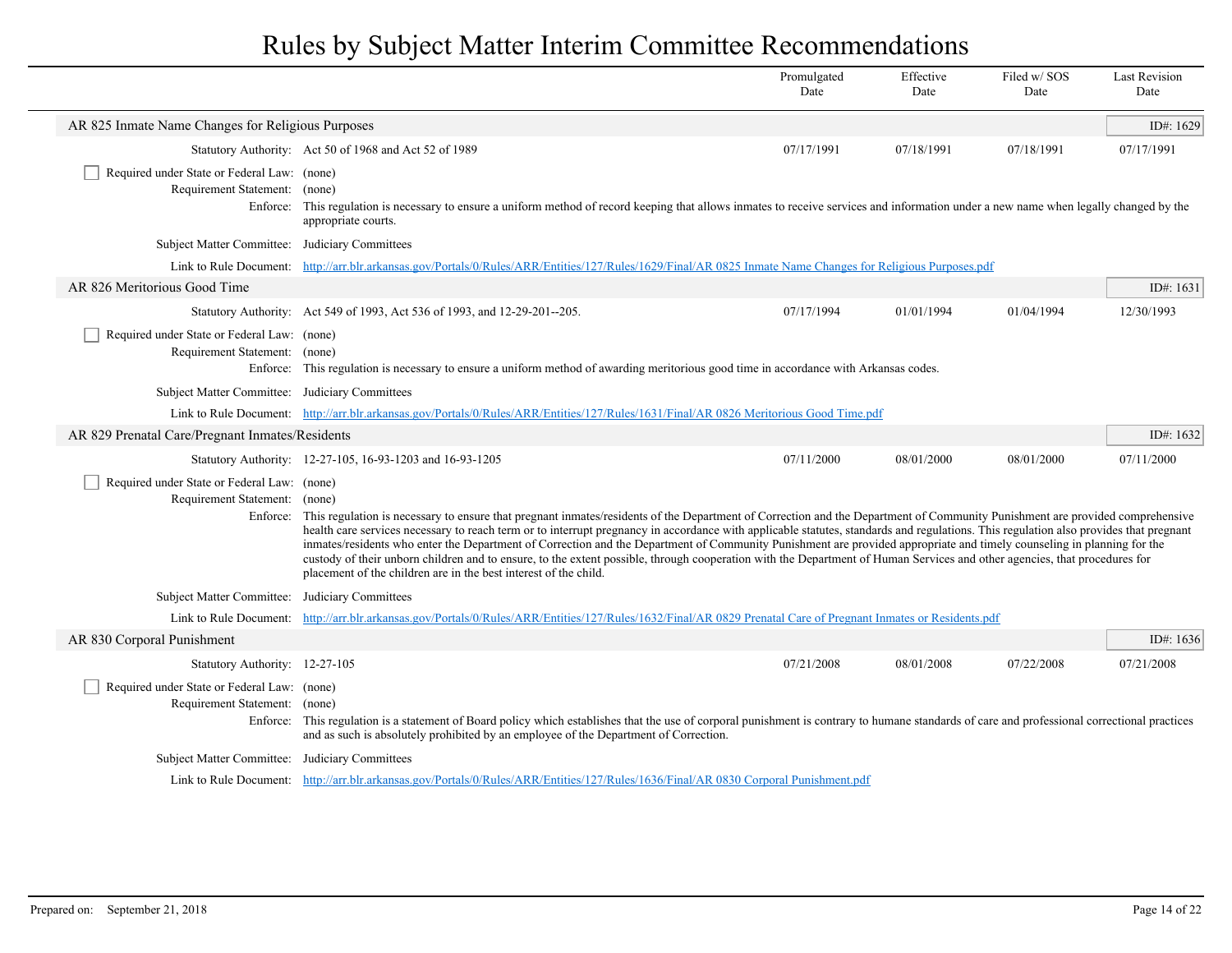|                                                                                   |                                                                                                                                                                                                                                                                                                                                                                                                                                                                              | Promulgated<br>Date | Effective<br>Date | Filed w/SOS<br>Date | <b>Last Revision</b><br>Date |
|-----------------------------------------------------------------------------------|------------------------------------------------------------------------------------------------------------------------------------------------------------------------------------------------------------------------------------------------------------------------------------------------------------------------------------------------------------------------------------------------------------------------------------------------------------------------------|---------------------|-------------------|---------------------|------------------------------|
| AR 831 Disciplinary Rules and Regulations                                         |                                                                                                                                                                                                                                                                                                                                                                                                                                                                              |                     |                   |                     | ID#: 1637                    |
| Statutory Authority: 12-27-105                                                    |                                                                                                                                                                                                                                                                                                                                                                                                                                                                              | 05/17/1990          | 10/04/2012        | 09/27/2012          | 09/24/2012                   |
| Required under State or Federal Law: (none)<br>Requirement Statement:             | (none)<br>Enforce: This regulation is necessary to ensure the orderly functioning of institutions and the safety of inmates and staff through the establishment and enforcement of rules governing<br>inmate conduct.                                                                                                                                                                                                                                                        |                     |                   |                     |                              |
| Subject Matter Committee: Judiciary Committees                                    |                                                                                                                                                                                                                                                                                                                                                                                                                                                                              |                     |                   |                     |                              |
| Link to Rule Document:                                                            | http://arr.blr.arkansas.gov/Portals/0/Rules/ARR/Entities/127/Rules/1637/Final/AR 0831 Disciplinary Rules and Regulations.pdf                                                                                                                                                                                                                                                                                                                                                 |                     |                   |                     |                              |
| AR 832 Discrimination and Racial Issues                                           |                                                                                                                                                                                                                                                                                                                                                                                                                                                                              |                     |                   |                     | ID#: $1643$                  |
| Statutory Authority: 12-27-105                                                    |                                                                                                                                                                                                                                                                                                                                                                                                                                                                              | 08/23/1973          | 02/01/1980        | 02/01/1980          | 11/29/1979                   |
| Required under State or Federal Law: (none)<br>Requirement Statement: (none)      | Enforce: This regulation is a statement of Board Policy which prohibits discrimination with regard to inmate disciplinary action, transfers, institutional program assignments and other such<br>matters on the basis of race, creed, color or national origin.                                                                                                                                                                                                              |                     |                   |                     |                              |
| Subject Matter Committee: Judiciary Committees                                    |                                                                                                                                                                                                                                                                                                                                                                                                                                                                              |                     |                   |                     |                              |
|                                                                                   | Link to Rule Document: http://arr.blr.arkansas.gov/Portals/0/Rules/ARR/Entities/127/Rules/1643/Final/AR 0832 Discrimination and Racial Issues.pdf                                                                                                                                                                                                                                                                                                                            |                     |                   |                     |                              |
| AR 833 Health Services                                                            |                                                                                                                                                                                                                                                                                                                                                                                                                                                                              |                     |                   |                     | ID#: 1645                    |
| Statutory Authority: Act 50 of 1968                                               |                                                                                                                                                                                                                                                                                                                                                                                                                                                                              | 04/18/1980          | 04/02/1990        | 04/04/1990          | 03/30/1990                   |
| Required under State or Federal Law: (none)<br>Requirement Statement: (none)      | Enforce: This Administrative Regulation establishes the mission, components, adherence to appropriate standards and review mechanisms for the provision of health care services in the<br>Department.                                                                                                                                                                                                                                                                        |                     |                   |                     |                              |
| Subject Matter Committee: Judiciary Committees                                    |                                                                                                                                                                                                                                                                                                                                                                                                                                                                              |                     |                   |                     |                              |
|                                                                                   | Link to Rule Document: http://arr.blr.arkansas.gov/Portals/0/Rules/ARR/Entities/127/Rules/1645/Final/AR 0833 Health Services.pdf                                                                                                                                                                                                                                                                                                                                             |                     |                   |                     |                              |
|                                                                                   | AR 834 Procedure for Handling Disciplinary Infractions of Mentally Disordered Inmates                                                                                                                                                                                                                                                                                                                                                                                        |                     |                   |                     | ID#: $1646$                  |
| Statutory Authority: 12-27-105                                                    |                                                                                                                                                                                                                                                                                                                                                                                                                                                                              | 05/19/1988          | 03/05/2007        | 05/11/2018          | 05/21/2015                   |
| Required under State or Federal Law: (none)<br>Requirement Statement:<br>Enforce: | (none)<br>This regulation is necessary to ensure that policies and procedures for management of inmate behavior adequately take into account serious mental illness. Also to ensure that<br>appropriate treatment interventions are considered and made accessible to reduce the likelihood of future misbehavior. And these treatment interventions are consistent with<br>treatment goals so as not to cause regression or deterioration of the inmate's mental condition. |                     |                   |                     |                              |
| Subject Matter Committee: Judiciary Committees                                    |                                                                                                                                                                                                                                                                                                                                                                                                                                                                              |                     |                   |                     |                              |
|                                                                                   | Link to Rule Document: http://arr.blr.arkansas.gov/Portals/0/Rules/ARR/Entities/127/Rules/1646/Final/AR 834 Procedure for Handling Disciplinary Infractions of Mentally Disordered Inmates.pdf                                                                                                                                                                                                                                                                               |                     |                   |                     |                              |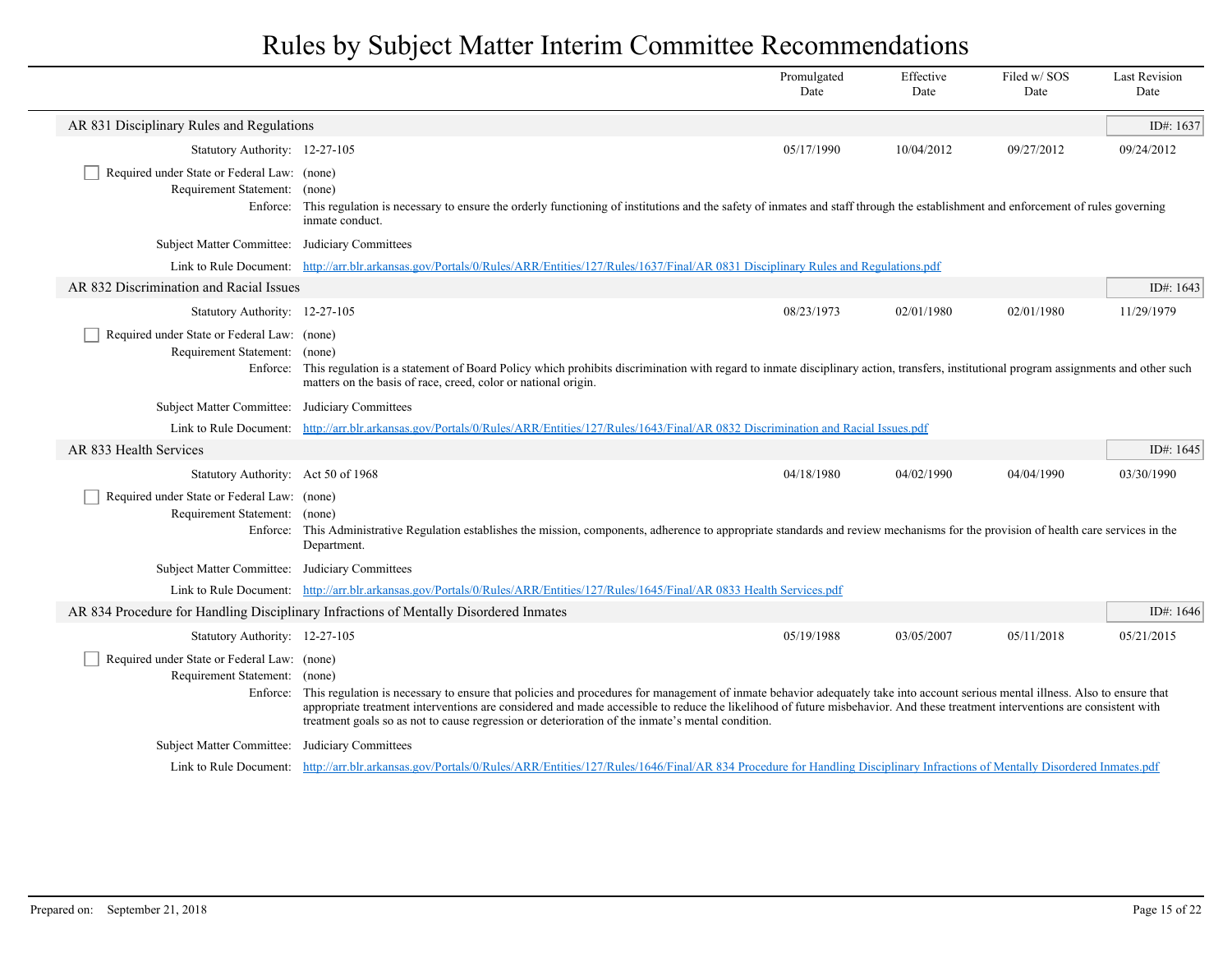|                                                                                   |                                                                                                                                                                                                                                                                                                                           | Promulgated<br>Date | Effective<br>Date | Filed w/SOS<br>Date | <b>Last Revision</b><br>Date |
|-----------------------------------------------------------------------------------|---------------------------------------------------------------------------------------------------------------------------------------------------------------------------------------------------------------------------------------------------------------------------------------------------------------------------|---------------------|-------------------|---------------------|------------------------------|
| AR 835 Grievance Procedures for Offenders                                         |                                                                                                                                                                                                                                                                                                                           |                     |                   |                     | ID#: 1647                    |
|                                                                                   | Statutory Authority: 12-27-105, 16-93-1203 and 16-93-1205                                                                                                                                                                                                                                                                 | 02/17/1994          | 12/01/1996        | 11/20/1996          | 11/14/1996                   |
| Required under State or Federal Law: (none)<br>Requirement Statement: (none)      | Enforce: It is the policy of the Board of Correction and Community Punishment that offenders are provided an opportunity to submit grievances regarding policy, conditions, incidents or<br>actions related to incarceration/confinement which directly impact them.                                                      |                     |                   |                     |                              |
| Subject Matter Committee: Judiciary Committees                                    |                                                                                                                                                                                                                                                                                                                           |                     |                   |                     |                              |
| Link to Rule Document:                                                            | http://arr.blr.arkansas.gov/Portals/0/Rules/ARR/Entities/127/Rules/1647/Final/AR 0835 Grievance Procedure for Offenders.pdf                                                                                                                                                                                               |                     |                   |                     |                              |
| AR 837 Protective Custody                                                         |                                                                                                                                                                                                                                                                                                                           |                     |                   |                     | ID#: 1649                    |
| Statutory Authority: 12-27-105                                                    |                                                                                                                                                                                                                                                                                                                           | 01/29/1990          | 06/26/2009        | 06/25/2009          | 06/17/2009                   |
| Required under State or Federal Law: (none)<br>Requirement Statement:<br>Enforce: | (none)<br>This regulation provides for the establishment of protective custody housing, for male and female inmates, within the Department of Correction. This housing status restricts<br>unauthorized and unsupervised contact with rest of the inmate population.                                                      |                     |                   |                     |                              |
| Subject Matter Committee:                                                         | Judiciary Committees                                                                                                                                                                                                                                                                                                      |                     |                   |                     |                              |
| Link to Rule Document:                                                            | http://arr.blr.arkansas.gov/Portals/0/Rules/ARR/Entities/127/Rules/1649/Final/AR 0837 Protective Custody.pdf                                                                                                                                                                                                              |                     |                   |                     |                              |
| AR 839 Punitive Segregation                                                       |                                                                                                                                                                                                                                                                                                                           |                     |                   |                     | ID#: $1650$                  |
| Statutory Authority: Act 50 of 1968                                               |                                                                                                                                                                                                                                                                                                                           | 03/29/1984          | 06/28/1993        | 06/25/1993          | 06/24/1993                   |
| Required under State or Federal Law: (none)<br>Requirement Statement: (none)      | Enforce: This regulation governs the use of punitive segregation in response to an inmates violation of department rules.                                                                                                                                                                                                 |                     |                   |                     |                              |
| Subject Matter Committee: Judiciary Committees                                    |                                                                                                                                                                                                                                                                                                                           |                     |                   |                     |                              |
|                                                                                   | Link to Rule Document: http://arr.blr.arkansas.gov/Portals/0/Rules/ARR/Entities/127/Rules/1650/Final/AR 0839 Punitive Segregation.pdf                                                                                                                                                                                     |                     |                   |                     |                              |
| AR 840 Personal Cleanliness and Grooming for Offenders                            |                                                                                                                                                                                                                                                                                                                           |                     |                   |                     | ID#: $1657$                  |
|                                                                                   | Statutory Authority: 12-27-105, 16-93-1203 and 16-93-1205                                                                                                                                                                                                                                                                 | 11/30/1979          | 04/20/1998        | 03/25/1998          | 02/19/1998                   |
| Required under State or Federal Law: (none)<br>Requirement Statement:             | (none)<br>Enforce: This regulation provides for the health and hygiene of offenders confined or incarcerated in Department facilities, and to maintain a standard appearance throughout the period of<br>incarceration or confinement, minimizing opportunities for disguise and for transport of contraband and weapons. |                     |                   |                     |                              |
| Subject Matter Committee:                                                         | Judiciary Committees                                                                                                                                                                                                                                                                                                      |                     |                   |                     |                              |
|                                                                                   | Link to Rule Document: http://arr.blr.arkansas.gov/Portals/0/Rules/ARR/Entities/127/Rules/1657/Final/AR 0840 Personal Cleanliness and Grooming for Offenders.pdf                                                                                                                                                          |                     |                   |                     |                              |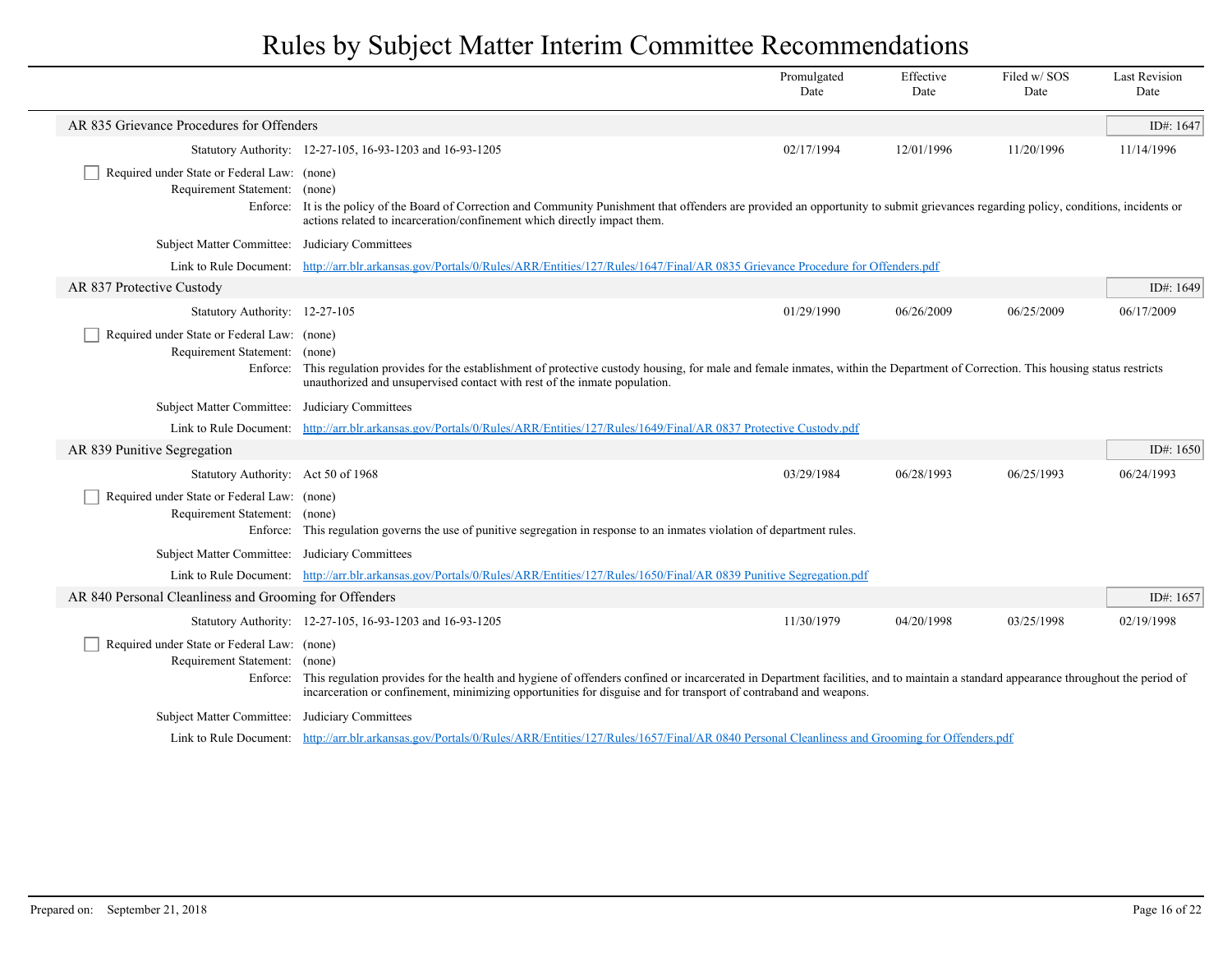|                                                                                          |                                                                                                                                                                                                                                                                                                                                                                                                              | Promulgated<br>Date | Effective<br>Date | Filed w/SOS<br>Date | <b>Last Revision</b><br>Date |
|------------------------------------------------------------------------------------------|--------------------------------------------------------------------------------------------------------------------------------------------------------------------------------------------------------------------------------------------------------------------------------------------------------------------------------------------------------------------------------------------------------------|---------------------|-------------------|---------------------|------------------------------|
| AR 841 Inmate Property Control                                                           |                                                                                                                                                                                                                                                                                                                                                                                                              |                     |                   |                     | ID#: 1659                    |
| Statutory Authority: Act 50 of 1968                                                      |                                                                                                                                                                                                                                                                                                                                                                                                              | 05/19/1988          | 06/23/1993        | 06/25/1993          | 06/24/1993                   |
| Required under State or Federal Law: (none)<br>Requirement Statement: (none)             | Enforce: This regulation describes the procedures are used to process inmate property.                                                                                                                                                                                                                                                                                                                       |                     |                   |                     |                              |
| Subject Matter Committee: Judiciary Committees                                           |                                                                                                                                                                                                                                                                                                                                                                                                              |                     |                   |                     |                              |
|                                                                                          | Link to Rule Document: http://arr.blr.arkansas.gov/Portals/0/Rules/ARR/Entities/127/Rules/1659/Final/AR 0841 Inmate Property Control.pdf                                                                                                                                                                                                                                                                     |                     |                   |                     |                              |
| AR 850 TERMINAL ILLNESS OR PERMANENTLY INCAPACITATED                                     |                                                                                                                                                                                                                                                                                                                                                                                                              |                     |                   |                     | ID#: 1660                    |
|                                                                                          | Statutory Authority: 12-27-105, 16-93-1203, and 16-93-1205                                                                                                                                                                                                                                                                                                                                                   | 09/20/1995          | 09/13/2013        | 09/01/1995          | 08/02/2013                   |
| Required under State or Federal Law: (none)<br>Requirement Statement: (none)<br>Enforce: | This regulation is a statement of Board policy which provides that the medical service provider, ADC, and DCC must establish a process to identify and bring to the attention of the<br>Parole Board for transfer to community supervision terminally ill and permanently incapacitated inmates/residents who meet establishes criteria.                                                                     |                     |                   |                     |                              |
| Subject Matter Committee: Judiciary Committees                                           |                                                                                                                                                                                                                                                                                                                                                                                                              |                     |                   |                     |                              |
|                                                                                          | Link to Rule Document: http://arr.blr.arkansas.gov/Portals/0/Rules/ARR/Entities/127/Rules/1660/Final/AR 0850 Terminal Illness or Permanent Incapacition.pdf                                                                                                                                                                                                                                                  |                     |                   |                     |                              |
| AR 851 Continuity of Care                                                                |                                                                                                                                                                                                                                                                                                                                                                                                              |                     |                   |                     | ID#: 1661                    |
|                                                                                          | Statutory Authority: Act 549 of 1993, Act 50 of 1968 and Act 1281 of 1993                                                                                                                                                                                                                                                                                                                                    | 09/30/1993          | 10/01/1993        | 10/01/1993          | 09/30/1993                   |
| Required under State or Federal Law: (none)<br>Requirement Statement: (none)<br>Enforce: | This regulation provides for the continuity of care for inmates with serious physical disabilities or mental illness.                                                                                                                                                                                                                                                                                        |                     |                   |                     |                              |
| <b>Subject Matter Committee:</b>                                                         | Judiciary Committees                                                                                                                                                                                                                                                                                                                                                                                         |                     |                   |                     |                              |
| Link to Rule Document:                                                                   | http://arr.blr.arkansas.gov/Portals/0/Rules/ARR/Entities/127/Rules/1661/Final/AR 0851 Continuity of Care.pdf                                                                                                                                                                                                                                                                                                 |                     |                   |                     |                              |
| AR 854 Research and Experimentation                                                      |                                                                                                                                                                                                                                                                                                                                                                                                              |                     |                   |                     | ID#: 1663                    |
| Statutory Authority: 12-27-105                                                           |                                                                                                                                                                                                                                                                                                                                                                                                              | 04/18/1980          | 11/01/1996        | 10/22/1996          | 10/21/1996                   |
| Required under State or Federal Law: (none)<br>Requirement Statement:                    | (none)<br>Enforce: This regulation is a statement of Board policy which prohibits inmates from participating in medical and/or pharmaceutical testing for experimental or research purposes and to<br>allow research in criminal behavior. Research related to criminal behavior may be allowed to the extent that it is consistent with the mission and vision of the Arkansas Department<br>of Correction. |                     |                   |                     |                              |
| <b>Subject Matter Committee:</b>                                                         | Judiciary Committees                                                                                                                                                                                                                                                                                                                                                                                         |                     |                   |                     |                              |
|                                                                                          | Link to Rule Document: http://arr.blr.arkansas.gov/Portals/0/Rules/ARR/Entities/127/Rules/1663/Final/AR 0854 Research and Experimentation.pdf                                                                                                                                                                                                                                                                |                     |                   |                     |                              |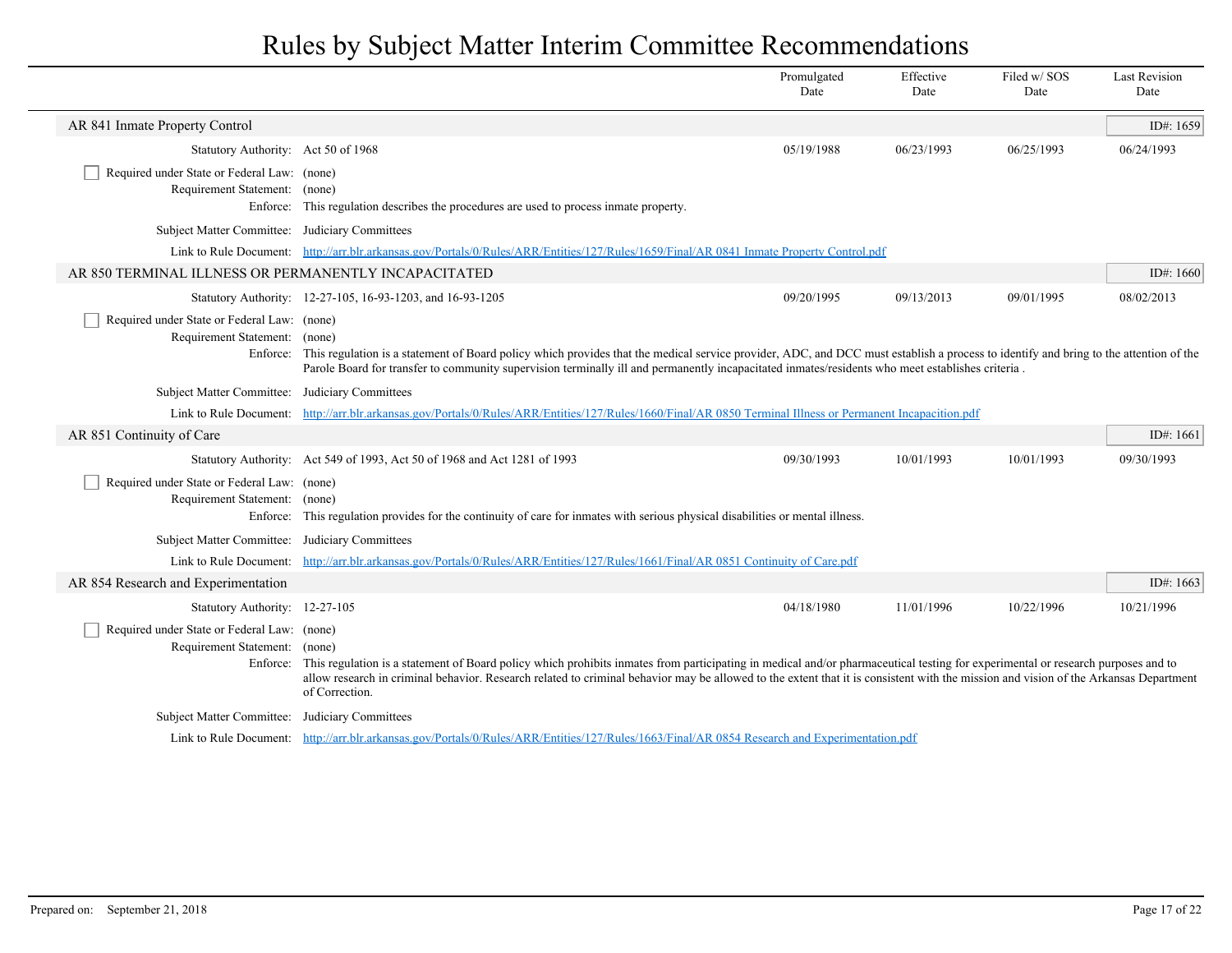|                                                                                   |                                                                                                                                                                                                                                                                                                                                                                                                                                                                                                                                                                                                                                                              | Promulgated<br>Date | Effective<br>Date | Filed w/SOS<br>Date | <b>Last Revision</b><br>Date |
|-----------------------------------------------------------------------------------|--------------------------------------------------------------------------------------------------------------------------------------------------------------------------------------------------------------------------------------------------------------------------------------------------------------------------------------------------------------------------------------------------------------------------------------------------------------------------------------------------------------------------------------------------------------------------------------------------------------------------------------------------------------|---------------------|-------------------|---------------------|------------------------------|
| AR 855 Investigation and Transportation of Deceased Inmates                       |                                                                                                                                                                                                                                                                                                                                                                                                                                                                                                                                                                                                                                                              |                     |                   |                     | ID#: 1667                    |
| Statutory Authority: 12-27-105                                                    |                                                                                                                                                                                                                                                                                                                                                                                                                                                                                                                                                                                                                                                              | 04/18/1980          | 06/05/1980        | 05/11/2018          | 05/21/2018                   |
| Required under State or Federal Law: (none)<br>Requirement Statement:             | (none)<br>Enforce: This regulation is necessary to ensure proper notification of all inmate deaths in accordance with Arkansas law, and in order to conduct relevant investigations into the Manner and<br>Cause of Death. To provide guidelines for the transfer of deceased inmates to the State Crime Laboratory's Medical Examiner's Office.                                                                                                                                                                                                                                                                                                             |                     |                   |                     |                              |
| Subject Matter Committee: Judiciary Committees                                    |                                                                                                                                                                                                                                                                                                                                                                                                                                                                                                                                                                                                                                                              |                     |                   |                     |                              |
| Link to Rule Document:                                                            | http://arr.blr.arkansas.gov/Portals/0/Rules/ARR/Entities/127/Rules/1667/Final/AR 855 Investigation and transportation of Deceased Inmates.pdf                                                                                                                                                                                                                                                                                                                                                                                                                                                                                                                |                     |                   |                     |                              |
| AR 860 Inmate Correspondence                                                      |                                                                                                                                                                                                                                                                                                                                                                                                                                                                                                                                                                                                                                                              |                     |                   |                     | ID#: $1669$                  |
| Statutory Authority: 12-27-105                                                    |                                                                                                                                                                                                                                                                                                                                                                                                                                                                                                                                                                                                                                                              | 03/24/2001          | 08/22/2010        | 03/16/2010          | 08/12/2010                   |
| Required under State or Federal Law: (none)<br>Requirement Statement: (none)      | Enforce: This regulation establishes guidelines for correspondence between inmates and certain persons and organizations for the purpose of retaining community ties, stimulating<br>intellectual pursuits, assisting in attainment of vocational or educational goals, resolving grievances and problems, and facilitating the flow of information in areas of legal concern.                                                                                                                                                                                                                                                                               |                     |                   |                     |                              |
| Subject Matter Committee: Judiciary Committees                                    |                                                                                                                                                                                                                                                                                                                                                                                                                                                                                                                                                                                                                                                              |                     |                   |                     |                              |
|                                                                                   | Link to Rule Document: http://arr.blr.arkansas.gov/Portals/0/Rules/ARR/Entities/127/Rules/1669/Final/AR 0860 Inmate Correspondence.pdf                                                                                                                                                                                                                                                                                                                                                                                                                                                                                                                       |                     |                   |                     |                              |
| AR 864 Publications                                                               |                                                                                                                                                                                                                                                                                                                                                                                                                                                                                                                                                                                                                                                              |                     |                   |                     | ID#: $1671$                  |
| Statutory Authority: 12-27-105                                                    |                                                                                                                                                                                                                                                                                                                                                                                                                                                                                                                                                                                                                                                              | 07/20/1990          | 03/19/2007        | 02/21/2007          | 01/18/2007                   |
| Required under State or Federal Law: (none)<br>Requirement Statement:<br>Enforce: | (none)<br>This regulation provides that Arkansas Department of Correction shall have an Administrative Directive that will establish the process by which it determines whether or not a<br>publication may be received by the inmate population. Inmates may receive publications from recognized commercial, religious or charitable outlets. All publications are subject<br>to inspection and may be rejected if found to be detrimental to the security, discipline or good order of the institution, or if it is harmful to the goal of rehabilitation, or if it<br>proposes, condones or provides information likely to facilitate criminal activity. |                     |                   |                     |                              |
| Subject Matter Committee: Judiciary Committees                                    |                                                                                                                                                                                                                                                                                                                                                                                                                                                                                                                                                                                                                                                              |                     |                   |                     |                              |
|                                                                                   | Link to Rule Document: http://arr.blr.arkansas.gov/Portals/0/Rules/ARR/Entities/127/Rules/1671/Final/AR 0864 Publications.pdf                                                                                                                                                                                                                                                                                                                                                                                                                                                                                                                                |                     |                   |                     |                              |
| AR 865 Visitation                                                                 |                                                                                                                                                                                                                                                                                                                                                                                                                                                                                                                                                                                                                                                              |                     |                   |                     | ID#: $1672$                  |
|                                                                                   | Statutory Authority: Act 50 of 1968, Act 548 and 549 of 1993, 16-93-1203 and 12-27-105                                                                                                                                                                                                                                                                                                                                                                                                                                                                                                                                                                       | 02/17/1994          | 03/24/2001        | 03/14/2001          | 11/16/2000                   |
| Required under State or Federal Law: (none)<br>Requirement Statement:             | (none)<br>Enforce: This regulation establishes an inmates visitation program with Department of Correction.                                                                                                                                                                                                                                                                                                                                                                                                                                                                                                                                                  |                     |                   |                     |                              |
| Subject Matter Committee: Judiciary Committees                                    |                                                                                                                                                                                                                                                                                                                                                                                                                                                                                                                                                                                                                                                              |                     |                   |                     |                              |
|                                                                                   | Link to Rule Document: http://arr.blr.arkansas.gov/Portals/0/Rules/ARR/Entities/127/Rules/1672/Final/AR 0865 Visitation.pdf                                                                                                                                                                                                                                                                                                                                                                                                                                                                                                                                  |                     |                   |                     |                              |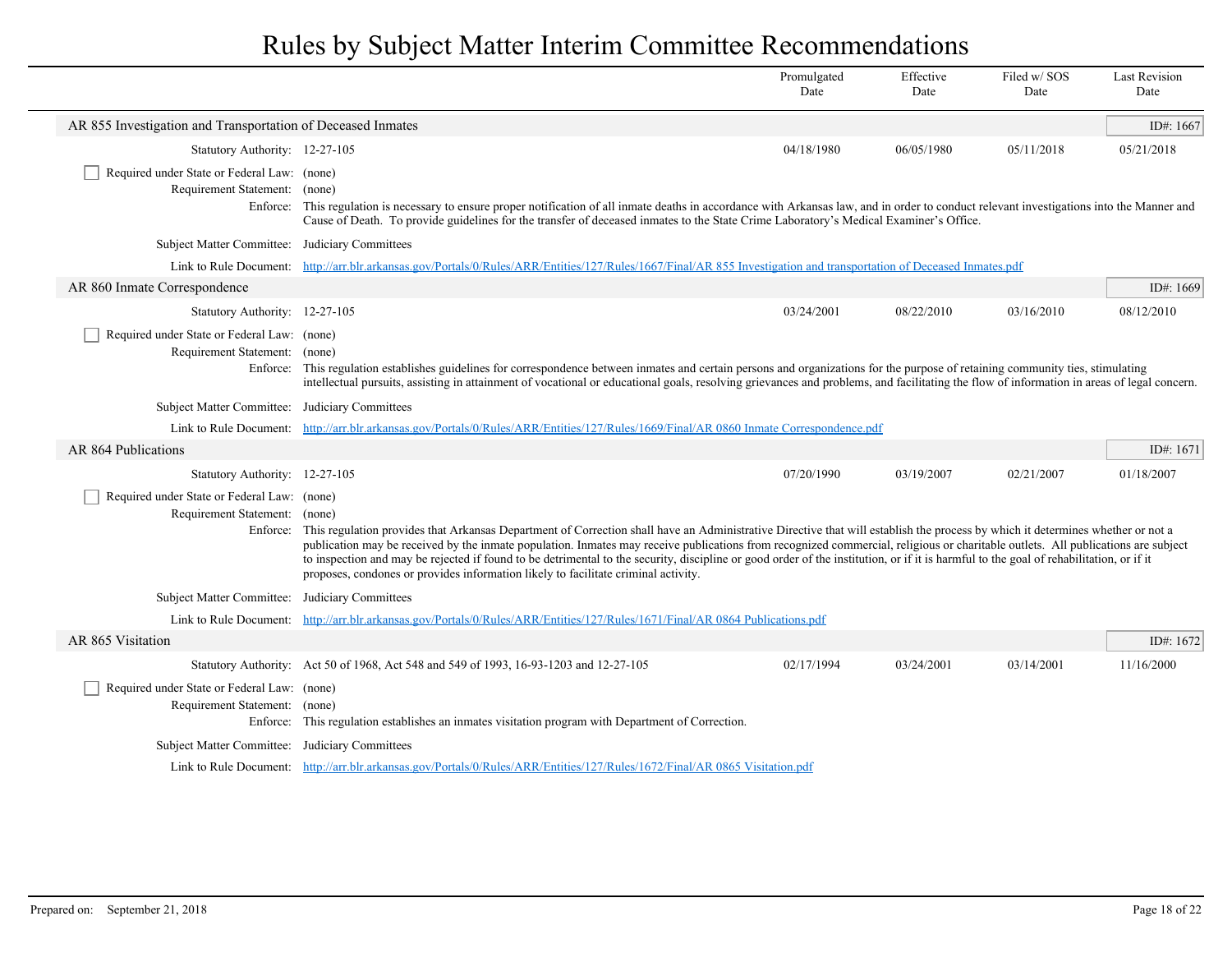|                                                                                   |                                                                                                                                                                                                                                                                                                | Promulgated<br>Date | Effective<br>Date | Filed w/SOS<br>Date | <b>Last Revision</b><br>Date |
|-----------------------------------------------------------------------------------|------------------------------------------------------------------------------------------------------------------------------------------------------------------------------------------------------------------------------------------------------------------------------------------------|---------------------|-------------------|---------------------|------------------------------|
| AR 867 Use of Telephone                                                           |                                                                                                                                                                                                                                                                                                |                     |                   |                     | ID#: 1677                    |
|                                                                                   | Statutory Authority: Act 50 of 1968, Act 697 of 1993, Act 548 and 549 of 1993, 16-93-1203 and 12-27-105                                                                                                                                                                                        | 09/30/1985          | 01/09/1995        | 10/31/1985          | 12/19/1994                   |
| Required under State or Federal Law: (none)<br>Requirement Statement:<br>Enforce: | (none)<br>This regulation establishes policy and procedures concerning offender access to telephones.                                                                                                                                                                                          |                     |                   |                     |                              |
| Subject Matter Committee: Judiciary Committees                                    |                                                                                                                                                                                                                                                                                                |                     |                   |                     |                              |
|                                                                                   | Link to Rule Document: http://arr.blr.arkansas.gov/Portals/0/Rules/ARR/Entities/127/Rules/1677/Final/AR 0867 Use of Telephones.pdf                                                                                                                                                             |                     |                   |                     |                              |
| AR 876 Inmate Emergency work Assignments During Disasters                         |                                                                                                                                                                                                                                                                                                |                     |                   |                     | ID#: 1679                    |
| Statutory Authority: 12-27-105                                                    |                                                                                                                                                                                                                                                                                                | 02/04/1983          | 05/24/1983        | 05/25/1983          | 05/24/1983                   |
| Required under State or Federal Law: (none)<br>Requirement Statement:             | (none)<br>Enforce: This regulation establishes uniform procedures and ensure the safety and security of all inmates, staff and community when assisting the Office of Emergency Services and/or<br>National Guard in times of disaster in the State of Arkansas, as requested by the Governor. |                     |                   |                     |                              |
| Subject Matter Committee:                                                         | Judiciary Committees                                                                                                                                                                                                                                                                           |                     |                   |                     |                              |
|                                                                                   | Link to Rule Document: http://arr.blr.arkansas.gov/Portals/0/Rules/ARR/Entities/127/Rules/1679/Final/AR 0876 Inmate Emergency Work Assignments During Disasters.pdf                                                                                                                            |                     |                   |                     |                              |
| AR 881 Volunteer Services                                                         |                                                                                                                                                                                                                                                                                                |                     |                   |                     | ID#: 1680                    |
|                                                                                   | Statutory Authority: Act 50 of 1968, Act 42 of 1981                                                                                                                                                                                                                                            | 10/18/1988          | 04/28/1993        | 04/28/1993          | 04/26/1993                   |
| Required under State or Federal Law: (none)<br>Requirement Statement:             | (none)<br>Enforce: This Administrative Regulation establishes the process for recruiting, screening, approval, training, coordinating, and documenting the activities of volunteers within the Arkansas<br>Department of Correction.                                                           |                     |                   |                     |                              |
| Subject Matter Committee: Judiciary Committees                                    |                                                                                                                                                                                                                                                                                                |                     |                   |                     |                              |
|                                                                                   | Link to Rule Document: http://arr.blr.arkansas.gov/Portals/0/Rules/ARR/Entities/127/Rules/1680/Final/AR 0881 Volunteer Services.pdf                                                                                                                                                            |                     |                   |                     |                              |
| AR 883 Chaplaincy Services                                                        |                                                                                                                                                                                                                                                                                                |                     |                   |                     | ID#: 1712                    |
|                                                                                   | Statutory Authority: act 50 of 1968, Acts 548 and 549 of 1993, 16-93-1203 and 12-27-105                                                                                                                                                                                                        | 01/19/1994          | 03/10/1994        | 02/22/1994          | 02/17/1994                   |
| Required under State or Federal Law: (none)<br>Requirement Statement: (none)      | Enforce: This regulation establishes access to religious ministers and materials, and to ensure opportunities for the practice of religion within the Department.                                                                                                                              |                     |                   |                     |                              |
| Subject Matter Committee: Judiciary Committees                                    |                                                                                                                                                                                                                                                                                                |                     |                   |                     |                              |
|                                                                                   | Link to Rule Document: http://arr.blr.arkansas.gov/Portals/0/Rules/ARR/Entities/127/Rules/1712/Final/AR 0883 Chaplaincy Services.pdf                                                                                                                                                           |                     |                   |                     |                              |
| AR 888 Boot Camp Program                                                          |                                                                                                                                                                                                                                                                                                |                     |                   |                     | ID#: 1716                    |
|                                                                                   | Statutory Authority: Act 50 of 1968 and Act 492 of 1989                                                                                                                                                                                                                                        | 06/24/2014          | 12/15/2014        | 12/08/2014          | 12/04/2014                   |
| Required under State or Federal Law: (none)<br>Requirement Statement:<br>Enforce: | (none)<br>This regulation establishes a policy concerning the operation of a Boot Camp Program within the department.                                                                                                                                                                          |                     |                   |                     |                              |
| Subject Matter Committee:                                                         | Judiciary Committees                                                                                                                                                                                                                                                                           |                     |                   |                     |                              |
|                                                                                   | Link to Rule Document: http://arr.blr.arkansas.gov/Portals/0/Rules/ARR/Entities/127/Rules/1716/Final/AR 0888 Boot Camp Program.pdf                                                                                                                                                             |                     |                   |                     |                              |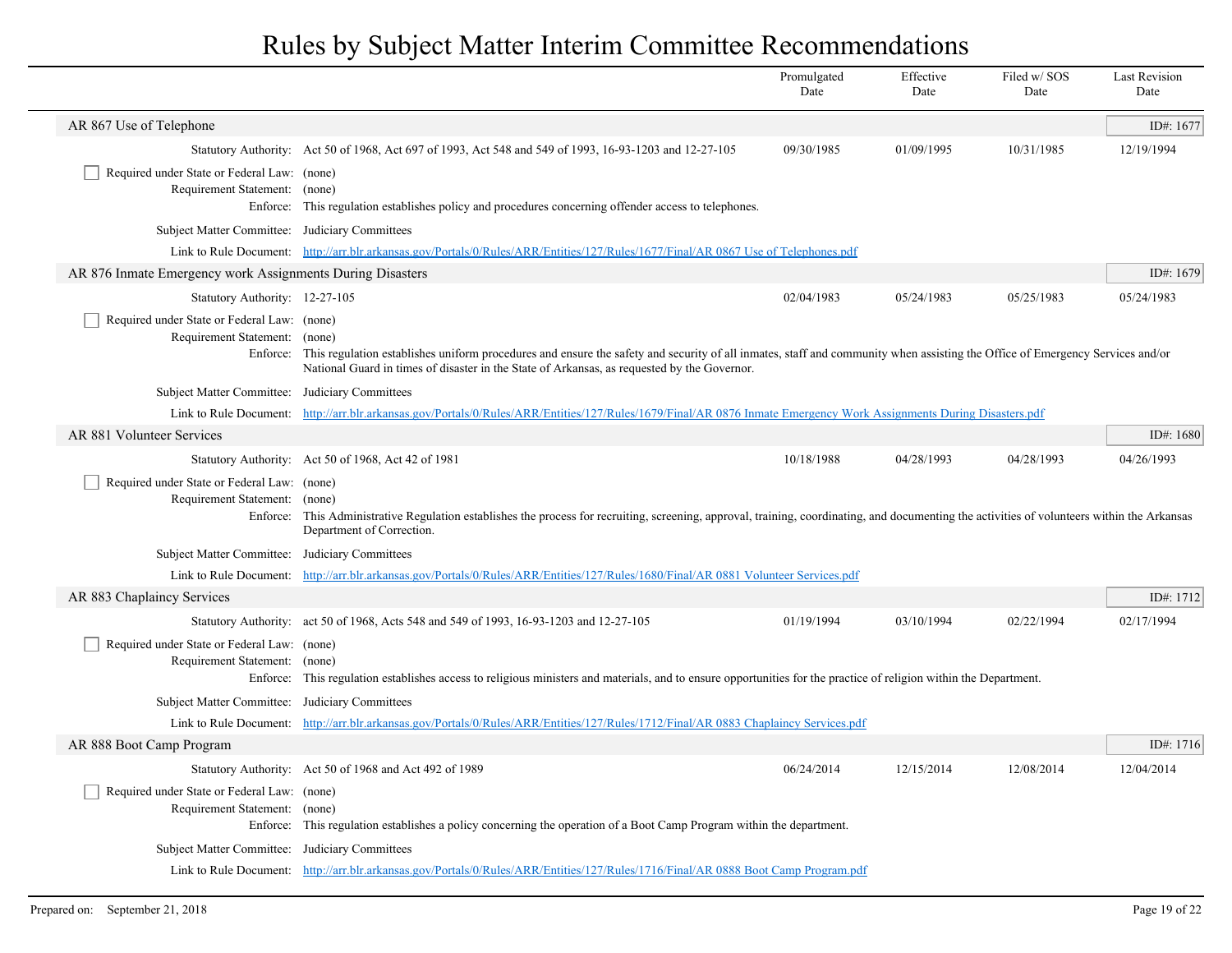|                                                                              |                                                                                                                                                                                                                                                                                                                  | Promulgated<br>Date | Effective<br>Date | Filed w/SOS<br>Date | <b>Last Revision</b><br>Date |
|------------------------------------------------------------------------------|------------------------------------------------------------------------------------------------------------------------------------------------------------------------------------------------------------------------------------------------------------------------------------------------------------------|---------------------|-------------------|---------------------|------------------------------|
| AR 890 Arkansas DOC Jail Facilities                                          |                                                                                                                                                                                                                                                                                                                  |                     |                   |                     | ID#: 1718                    |
|                                                                              | Statutory Authority: Act 50 of 1968 and Act 427 of 1987                                                                                                                                                                                                                                                          | 02/26/1991          | 02/27/1991        | 02/28/1991          | 02/26/1991                   |
| Required under State or Federal Law: (none)<br>Requirement Statement:        | (none)<br>Enforce: This Administrative Regulation establishes the policy of the Department of Correction with respect to providing correctional services for jail facilities under Department of<br>Correction management.                                                                                       |                     |                   |                     |                              |
| Subject Matter Committee: Judiciary Committees                               |                                                                                                                                                                                                                                                                                                                  |                     |                   |                     |                              |
| Link to Rule Document:                                                       | http://arr.blr.arkansas.gov/Portals/0/Rules/ARR/Entities/127/Rules/1718/Final/AR 0890 Arkansas DOC Jail Facilities.pdf                                                                                                                                                                                           |                     |                   |                     |                              |
| AR 891 DNA Testing                                                           |                                                                                                                                                                                                                                                                                                                  |                     |                   |                     | ID#: 1719                    |
| Statutory Authority: 12-27-105                                               |                                                                                                                                                                                                                                                                                                                  | 06/27/1997          | 11/16/2001        | 11/05/2001          | 11/16/2001                   |
| Required under State or Federal Law: (none)<br>Requirement Statement: (none) | Enforce: This regulation establishes guidelines for obtaining DNA samples from certain inmates in the custody of the Arkansas Department of Correction.                                                                                                                                                          |                     |                   |                     |                              |
| Subject Matter Committee: Judiciary Committees                               |                                                                                                                                                                                                                                                                                                                  |                     |                   |                     |                              |
|                                                                              | Link to Rule Document: http://arr.blr.arkansas.gov/Portals/0/Rules/ARR/Entities/127/Rules/1719/Final/AR 0891 DNA Testing.pdf                                                                                                                                                                                     |                     |                   |                     |                              |
| AR 893 Medical Co-Pay                                                        |                                                                                                                                                                                                                                                                                                                  |                     |                   |                     | ID#: 1720                    |
|                                                                              | Statutory Authority: Act 50 of 1968, Act 549 of 1993 and Act 323 of 2001                                                                                                                                                                                                                                         | 09/24/2004          | 01/15/2005        | 01/15/2005          | 09/24/2004                   |
| Required under State or Federal Law: (none)<br>Requirement Statement:        | (none)<br>Enforce: The purpose of this policy is to encourage responsible use of medical services by inmates to improve the quality of the services rendered. A broader purpose of providing an<br>opportunity for inmates to learn increased responsibility for their own choices and actions is also intended. |                     |                   |                     |                              |
| Subject Matter Committee: Judiciary Committees                               |                                                                                                                                                                                                                                                                                                                  |                     |                   |                     |                              |
|                                                                              | Link to Rule Document: http://arr.blr.arkansas.gov/Portals/0/Rules/ARR/Entities/127/Rules/1720/Final/AR 0893 Medical Co-Pay.pdf                                                                                                                                                                                  |                     |                   |                     |                              |
| AR 894 Third Party agreements to House ADC Inmates                           |                                                                                                                                                                                                                                                                                                                  |                     |                   |                     | ID#: 1721                    |
| Statutory Authority: 12-27-105                                               |                                                                                                                                                                                                                                                                                                                  | 11/23/2015          | 12/03/2015        | 07/31/2015          | 11/23/2015                   |
| Required under State or Federal Law: (none)<br>Requirement Statement:        | (none)<br>Enforce: This Administrative Regulation establishes the policy by which the Arkansas Department of Correction may recommend to the Board of Corrections an agreement to cooperate<br>with and contract with a third party for the provision of correctional operations, including inmate housing.      |                     |                   |                     |                              |
| Subject Matter Committee: Judiciary Committees                               |                                                                                                                                                                                                                                                                                                                  |                     |                   |                     |                              |
|                                                                              | Link to Rule Document: http://arr.blr.arkansas.gov/Portals/0/Rules/ARR/Entities/127/Rules/1721/Final/AR 0894 Third Party Agreements to House ADC Inmates.pdf                                                                                                                                                     |                     |                   |                     |                              |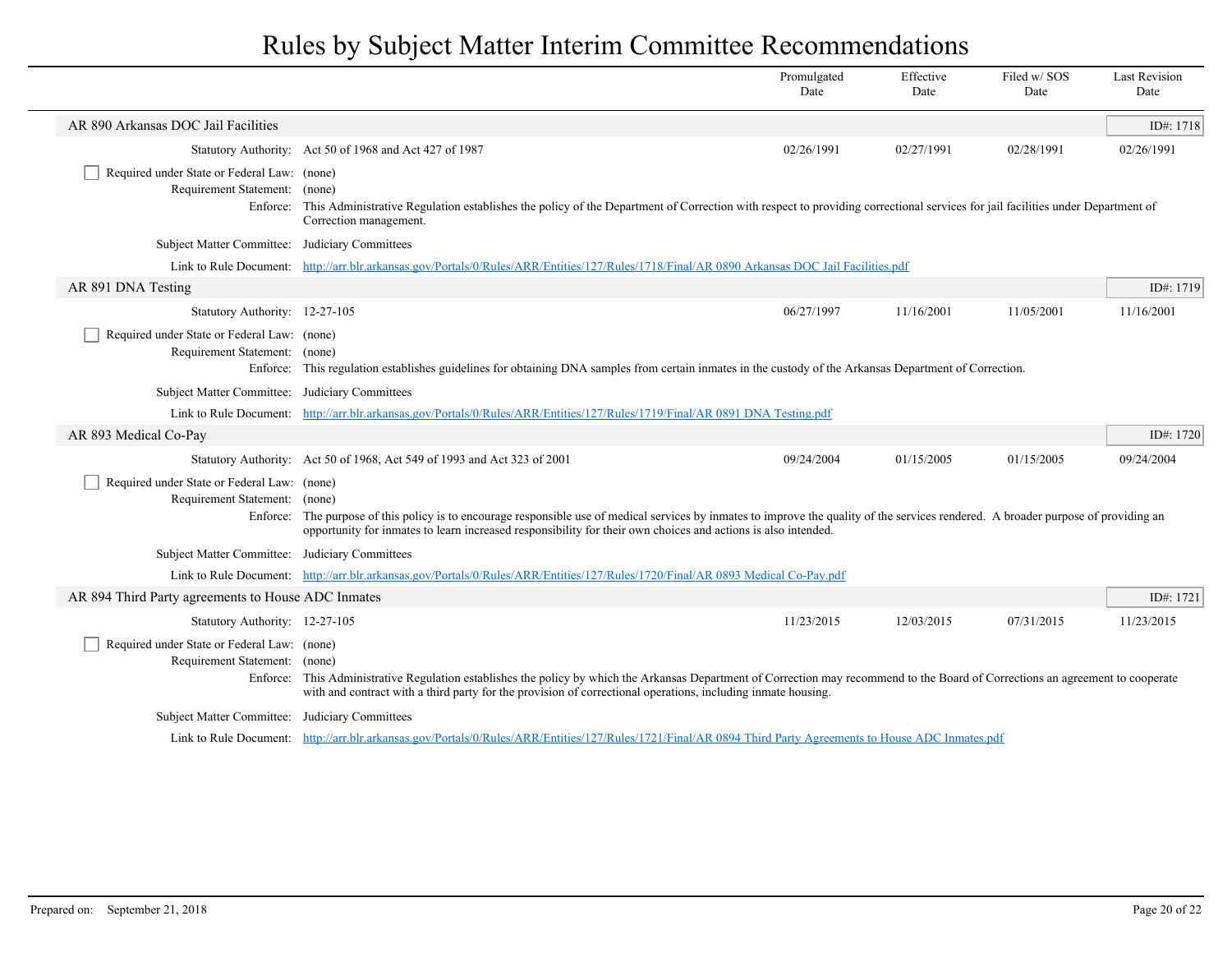|                                                                                   |                                                                                                                                                                                                                                                                                                                                       | Promulgated<br>Date                                                                                                                                                          | Effective<br>Date | Filed w/SOS<br>Date | <b>Last Revision</b><br>Date |  |  |
|-----------------------------------------------------------------------------------|---------------------------------------------------------------------------------------------------------------------------------------------------------------------------------------------------------------------------------------------------------------------------------------------------------------------------------------|------------------------------------------------------------------------------------------------------------------------------------------------------------------------------|-------------------|---------------------|------------------------------|--|--|
| AR 1200 Work/Study Release Program                                                |                                                                                                                                                                                                                                                                                                                                       |                                                                                                                                                                              |                   |                     | ID#: 1462                    |  |  |
| Statutory Authority: Act 50 of 1968                                               |                                                                                                                                                                                                                                                                                                                                       | 01/24/1991                                                                                                                                                                   | 08/22/2010        | 08/16/2010          | 08/12/2010                   |  |  |
| Required under State or Federal Law: (none)<br>Requirement Statement:<br>Enforce: | (none)<br>This Administrative Regulation establishes the policy by which the Arkansas Department of Correction institutes the Work/Study Release Program.                                                                                                                                                                             |                                                                                                                                                                              |                   |                     |                              |  |  |
| Subject Matter Committee: Judiciary Committees                                    |                                                                                                                                                                                                                                                                                                                                       |                                                                                                                                                                              |                   |                     |                              |  |  |
|                                                                                   | Link to Rule Document: http://arr.blr.arkansas.gov/Portals/0/Rules/ARR/Entities/127/Rules/1462/Final/AR 1200 Work Study Release Program.pdf                                                                                                                                                                                           |                                                                                                                                                                              |                   |                     |                              |  |  |
| AR 1201 Inmate Labor by Contractual Agreement and Volunteer Services              |                                                                                                                                                                                                                                                                                                                                       |                                                                                                                                                                              |                   |                     | ID#: 1463                    |  |  |
| Statutory Authority: Act 814 of 1983                                              |                                                                                                                                                                                                                                                                                                                                       | 01/16/1984                                                                                                                                                                   | 09/18/1987        | 09/18/1987          | 08/18/1987                   |  |  |
| Required under State or Federal Law: (none)<br>Requirement Statement:<br>Enforce: | (none)<br>This regulation implements Act 814 of 1983 which permits the Department of Correction to make contractual arrangements for use of inmate labor.                                                                                                                                                                             |                                                                                                                                                                              |                   |                     |                              |  |  |
| <b>Subject Matter Committee:</b>                                                  | Judiciary Committees                                                                                                                                                                                                                                                                                                                  |                                                                                                                                                                              |                   |                     |                              |  |  |
|                                                                                   |                                                                                                                                                                                                                                                                                                                                       | Link to Rule Document: http://arr.blr.arkansas.gov/Portals/0/Rules/ARR/Entities/127/Rules/1463/Final/AR 1201 Inmate Labor by Contractual Agreement or Volunteer Services.pdf |                   |                     |                              |  |  |
| AR 1210 Pre-Release Program                                                       |                                                                                                                                                                                                                                                                                                                                       |                                                                                                                                                                              |                   |                     | ID#: 1470                    |  |  |
| Statutory Authority: Act 50 of 1968                                               |                                                                                                                                                                                                                                                                                                                                       | 12/18/1992                                                                                                                                                                   | 05/30/2007        | 05/16/2007          | 08/23/2006                   |  |  |
| Required under State or Federal Law: (none)<br>Requirement Statement:<br>Enforce: | (none)<br>The purpose of this administrative regulation is to make available to inmates information and assistance in release planning; to provide each inmate the opportunity to discuss<br>anxieties and solve problems relating to his or her release and future adjustment; and to describe the prerelease programming available. |                                                                                                                                                                              |                   |                     |                              |  |  |
| Subject Matter Committee: Judiciary Committees                                    |                                                                                                                                                                                                                                                                                                                                       |                                                                                                                                                                              |                   |                     |                              |  |  |
|                                                                                   | Link to Rule Document: http://arr.blr.arkansas.gov/Portals/0/Rules/ARR/Entities/127/Rules/1470/Final/AR 1210 Pre-Release Program.pdf                                                                                                                                                                                                  |                                                                                                                                                                              |                   |                     |                              |  |  |
| AR 1212 Inmates Housed in County Jails and City Jails (Act 309)                   |                                                                                                                                                                                                                                                                                                                                       |                                                                                                                                                                              |                   |                     | ID#: $1473$                  |  |  |
| Statutory Authority: 12-27-105                                                    |                                                                                                                                                                                                                                                                                                                                       | 12/30/1993                                                                                                                                                                   | 08/03/1997        | 07/18/1997          | 06/27/1997                   |  |  |
| Required under State or Federal Law: (none)<br>Requirement Statement:             | (none)<br>Enforce: This regulation is necessary implement and govern the inmate transfer program established by Act 309 of 1983.                                                                                                                                                                                                      |                                                                                                                                                                              |                   |                     |                              |  |  |
| Subject Matter Committee: Judiciary Committees                                    |                                                                                                                                                                                                                                                                                                                                       |                                                                                                                                                                              |                   |                     |                              |  |  |
|                                                                                   | Link to Rule Document: http://arr.blr.arkansas.gov/Portals/0/Rules/ARR/Entities/127/Rules/1473/Final/AR 1212 Inmates Housed in County Jails and City Jails (Act 309).pdf                                                                                                                                                              |                                                                                                                                                                              |                   |                     |                              |  |  |
| AR 1301 Transfer Eligibility to Community Punishment                              |                                                                                                                                                                                                                                                                                                                                       |                                                                                                                                                                              |                   |                     | ID#: 1481                    |  |  |
|                                                                                   | Statutory Authority: Act 549 of 1993, Act 534/555 of 1993 and 16-93-1301--1304                                                                                                                                                                                                                                                        | 01/01/1994                                                                                                                                                                   | 12/01/2002        | 01/04/1994          | 10/18/2002                   |  |  |
| Required under State or Federal Law: (none)<br>Requirement Statement:<br>Enforce: | (none)<br>This regulation is necessary to document criteria for inmate transfer eligibility from the Department of Correction to Arkansas Community Correction in accordance with<br>conditions established by the Parole Board.                                                                                                      |                                                                                                                                                                              |                   |                     |                              |  |  |
| <b>Subject Matter Committee:</b>                                                  | Judiciary Committees                                                                                                                                                                                                                                                                                                                  |                                                                                                                                                                              |                   |                     |                              |  |  |
|                                                                                   | Link to Rule Document: http://arr.blr.arkansas.gov/Portals/0/Rules/ARR/Entities/127/Rules/1481/Final/AR 1301 Transfer Eligibility to Community Correction.pdf                                                                                                                                                                         |                                                                                                                                                                              |                   |                     |                              |  |  |